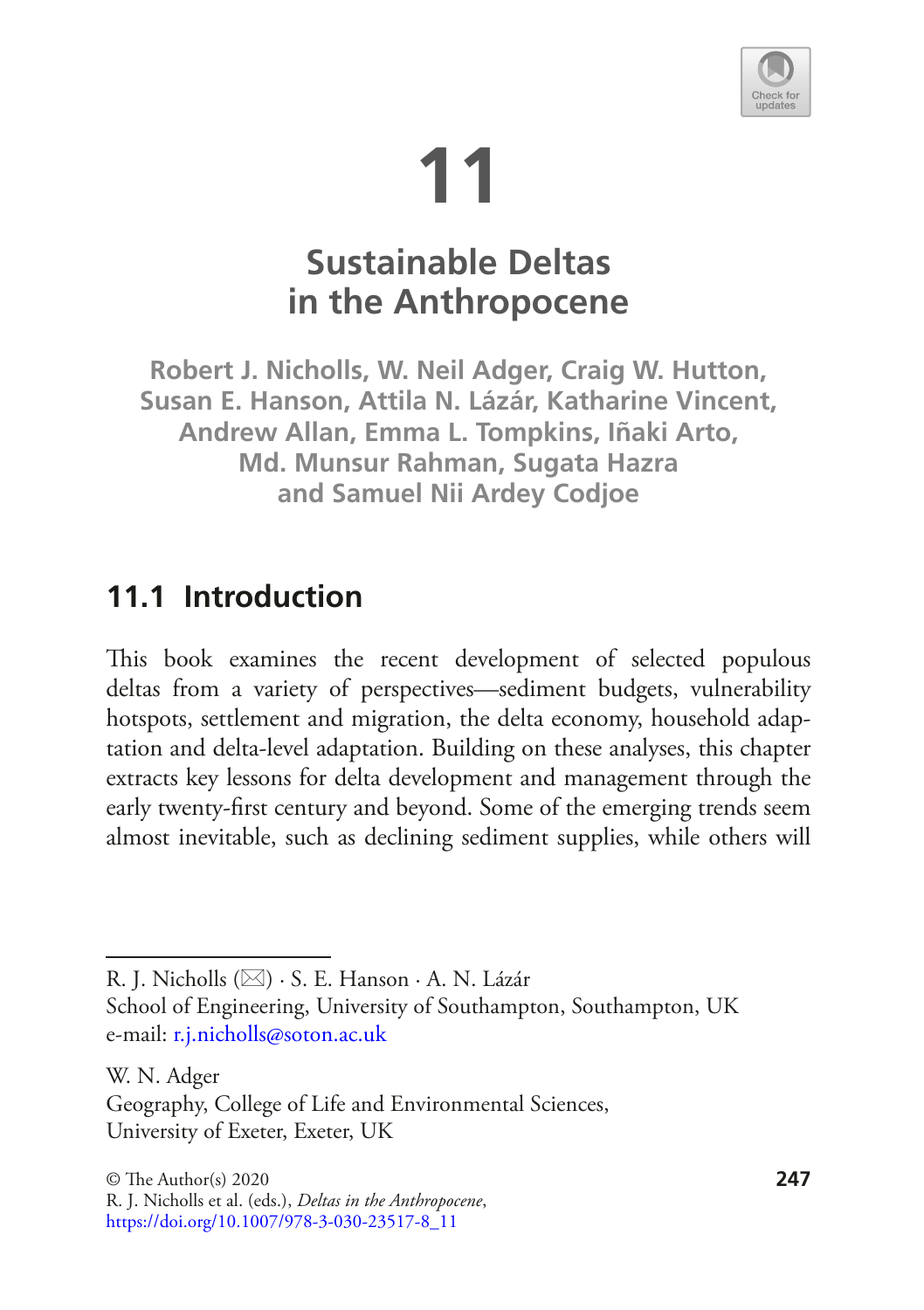depend strongly on the choices that are made, such as how delta populations are enabled to adapt. Hence, what are the possible trajectories for delta development and how can the more desirable ones be achieved?

Deltas are home to 1 in 14 of the global population: hence a key issue is the implications of delta science for the sustainability and persistence of deltas as geomorphic, ecological, economic and social systems. Many chapters in this book highlight how deltas are dynamic in all these aspects today and change seems inevitable. As deltas are fundamentally geomorphic features, their geomorphic persistence is a core prerequisite for delta sustainability in the long-term (Syvitski et al. [2009](#page-31-0); Giosan et al. [2014](#page-28-0); Day et al. [2016](#page-27-0)). Rapid socio-economic changes are also a feature of

C. W. Hutton

GeoData Institute, Geography and Environmental Science, University of Southampton, Southampton, UK

K. Vincent Kulima Integrated Development Solutions, Pietermaritzburg, South Africa

A. Allan School of Law, University of Dundee, Dundee, UK

E. L. Tompkins Geography and Environmental Science, University of Southampton, Southampton, UK

I. Arto bc<sup>3</sup>—Basque Centre for Climate Change, Bilbao, Spain

M. M. Rahman Institute of Water and Flood Management, Bangladesh University of Engineering and Technology, Dhaka, Bangladesh

S. Hazra School of Oceanographic Studies, Jadavpur University, Kolkata, India

S. N. A. Codjoe Regional Institute for Population Studies, University of Ghana, Legon-Accra, Ghana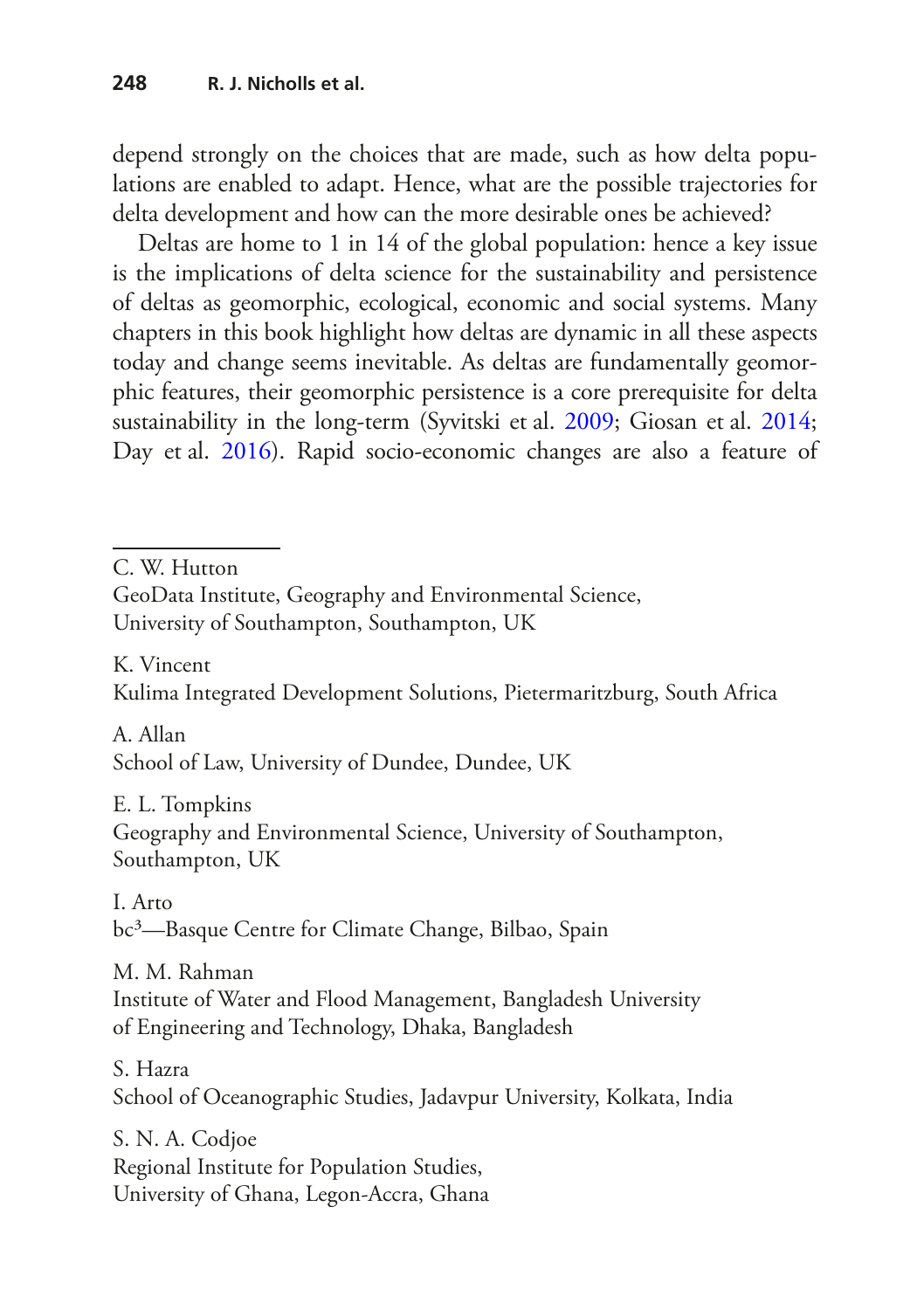Anthropocene deltas. What are the implications of these diferent types of change and their diferent timescales? Economic development gives the opportunity for deltas to prosper and increase the welfare of their whole population over the coming few decades. Given current low levels of income of populations in many agriculture-dominated delta regions, such development is essential. However, in the decade to century time-scale, how will the bio-geomorphic constraints operate and can populations adapt to them? The evidence in this book shows that the twenty-first century will continue to transform landscapes as deltas become more engineered, urbanised and more central to economic activity in their wider regions. Yet the decisions taken in the next decade will set in train pathways that are potentially irreversible. The benefits are increasingly clear of conserving natural capital and conserving ecosystem services in the present day to keep options open for nature-based adaptation into a sustainable and good Anthropocene for deltas (Bennett et al. [2016](#page-26-0)).

The chapter is structured around the three specific questions asked above. First, the Anthropocene transition in deltas is synthesised. This, second, forms the basis of the review of implications for management and adaptation. Third, the chapter then considers dimensions of sustainability and the wider lessons of this analysis beyond deltas. As examples, Boxes [11.1](#page-2-0), [11.2](#page-12-0) and [11.3](#page-21-0) synthesise current knowledge for three archetypal deltas in Asia and Africa (see Chapters [2](http://dx.doi.org/10.1007/978-3-030-23517-8_2)[–4\)](http://dx.doi.org/10.1007/978-3-030-23517-8_4) to provide a plausible set of futures to 2050 and beyond.

## <span id="page-2-0"></span>**Box 11.1 Ganges-Brahmaputra-Meghna Delta: Realistic and plausible trends to 2050**

#### *Change in economic structure and implications for land use*

The GBM Delta will continue to see significant urbanisation with a focus in and around Kolkata and Dhaka, and a corresponding stabilisation or probable decline in rural populations. Greater Dhaka may reach a size bigger than any city existing today. At the same time, the economy will continue to transform and grow rapidly: by 2050 the GDP per capita in the Indian part of the GBM Delta could be seven times larger than today and five times larger in the Bangladeshi part, with major expansion of sectors such as industry and services, and a continued decoupling from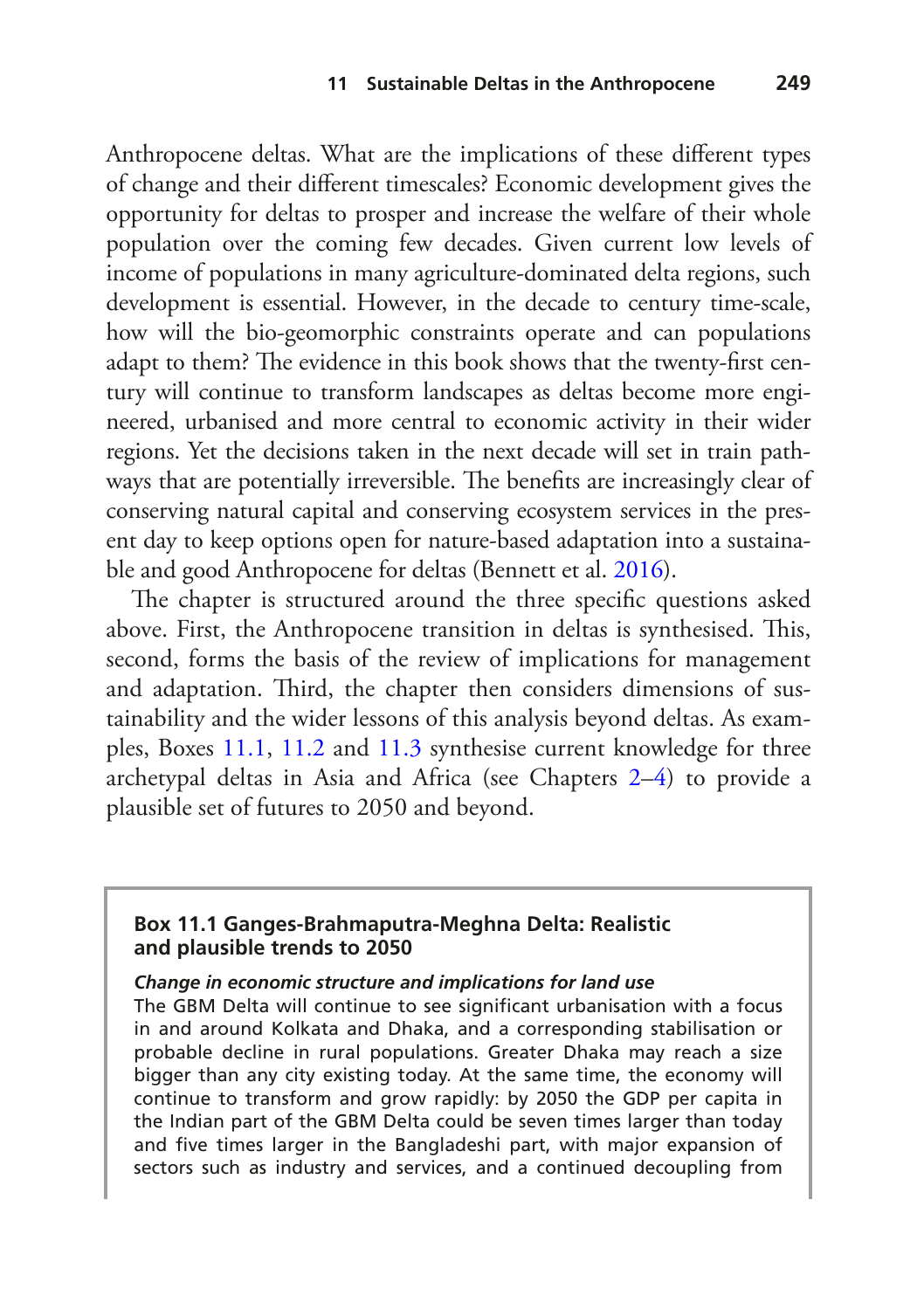agriculture (Chapter  $8$ ). Agriculture will decline significantly as a proportion of the economy with intensification of rice (and aquaculture). As a result, labour will leave agriculture in search of higher wages in other sectors. This will be particularly true of smallholders and landless labourers who will find it harder to benefit from the growing service economy and agricultural intensification. This is one key driver of rural to urban migration. Further, agriculture may become more intensive with more mechanisation and larger farm sizes, although no evidence of such trends is yet apparent.

## *Implications of policies and plans*

The Bangladesh Delta Plan 2100 (BDP2100) will trigger more coordinated top-down adaptation and development across Bangladesh, while new infrastructure provision such as the Padma Bridge (scheduled opening 2020) will transform how Bangladesh develops. The Indian portion of the delta would also beneft from its own delta plan, but there is no obvious impetus for this today. The renegotiation of the Ganges Water Treaty from 2026 will have a significant impact on both the Bangladeshi and Indian parts of the delta, though national and state governance frameworks may struggle to adapt to these changes initially.

## *Biophysical changes and implications for inhabitants and livelihoods*

Deltaic accretion is likely to continue in Bangladesh, particularly around the Meghna Estuary, although this may slow, while the Indian part of the GBM Delta will continue to erode (Chapter [5](http://dx.doi.org/10.1007/978-3-030-23517-8_5)). To 2050, climate change will be a challenge, even with business-as-usual adaptation (Chapter [8](http://dx.doi.org/10.1007/978-3-030-23517-8_8)). Modelling suggests that wild fisheries are more of a concern, and continued regulation is important to maintain catches. In the short-term (next 10 years) growth in aquaculture looks likely. Beyond this, changes are less certain and over intense aquaculture can lead to abandonment of fish ponds that are diffcult to convert to other uses, blighting areas: mixed culture is becoming more popular to overcome this issue. The Sundarbans mangrove forest can persist under expected sea-level rise scenarios to 2100, but has many other threats such as pollution. Beyond 2050, climate change and sea-level rise become a bigger concern, while the expected decline of sediment supply from the rivers will hinder the application of sediment-based and working with nature approaches (Chapters [9](http://dx.doi.org/10.1007/978-3-030-23517-8_9) and [10](http://dx.doi.org/10.1007/978-3-030-23517-8_10)). The wild card of major cyclone landfall remains and this could have severe and disruptive impacts.

### *Role of adaptation*

Under plausible improved adaptation measures, agriculture can continue to prosper and flourish and the delta will remain habitable and productive (Chapter [10](http://dx.doi.org/10.1007/978-3-030-23517-8_10)). Innovative adaptation approaches such as build elevation via controlled sedimentation (Chapter [5\)](http://dx.doi.org/10.1007/978-3-030-23517-8_5) could be widely implemented across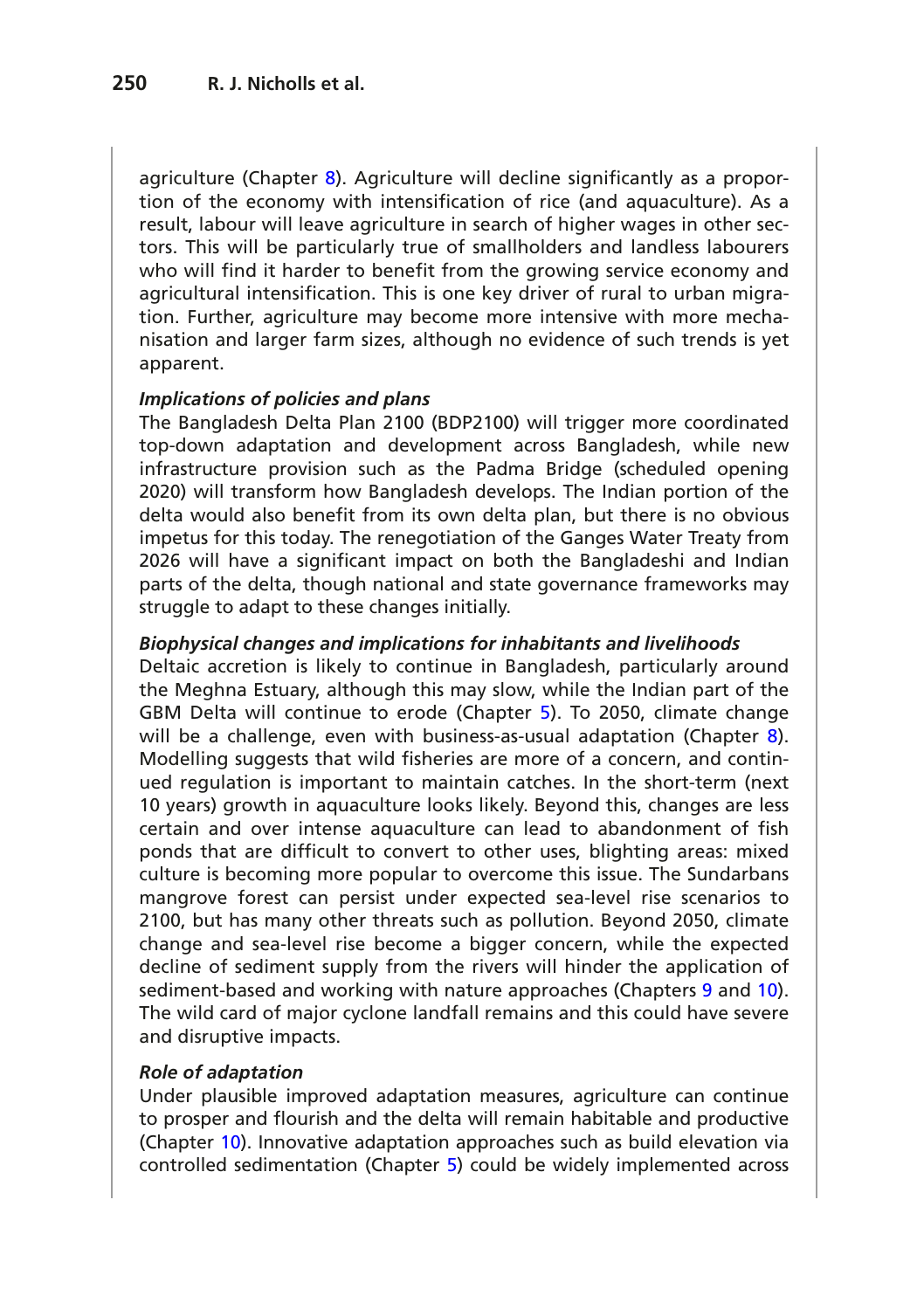the delta, but this must also address the social issues that it raises. Recent improvements in food/storm surge warnings and cyclone shelters have greatly improved responses to cyclone, and dikes—if well maintained—are generally considered adequate. The post-2050 challenges require significant preparation which should be integral to today's delta planning. The BDP2100 is arguably transformative and supportive in this regard. It also creates a platform for other transformative adaptation, such as what to do about abandoned fishponds as one example.

## **11.2 The Anthropocene Transition in Deltas**

A key message of the preceding chapters is that deltas are highly dynamic systems in multiple biophysical and socio-economic ways and they are evolving rapidly. Table [11.1](#page-5-0) summarises the key observed trends and drivers in deltas. These trends are diverse and linked either directly or indirectly to human activities, consistent with the concept of the Anthropocene. While humans have been infuencing deltas for thousands of years in some cases (Bianchi [2016](#page-27-1); Welch et al. [2017\)](#page-32-0), these type of changes are now pervasive in low and mid-latitude populated deltas and dominate their evolution. Table [11.2](#page-7-0) summarises some potential indicators of the Anthropocene transition in deltas from the analysis discussed in previous chapters.

While within any single discipline the individual trends in Table [11.1](#page-5-0) and indicators in Table [11.2](#page-7-0) might be unsurprising, the trends are usually seen and managed in isolation. However, in deltas these trends are occurring in the same location and interacting in complex ways. As a result, deltas today are quite diferent to deltas 30 years ago, refecting the growing importance of cities, agricultural intensifcation and the changing structure of the economy. The continuation of human activities means that deltas in 2050 will be diferent to what is seen today. This evolving inter-relationship of trends contrasts with the common narrative about deltas in a changing world, which often narrowly focuses on just one threat—that of relative sea-level rise while ignoring the implications of other factors, both singly and in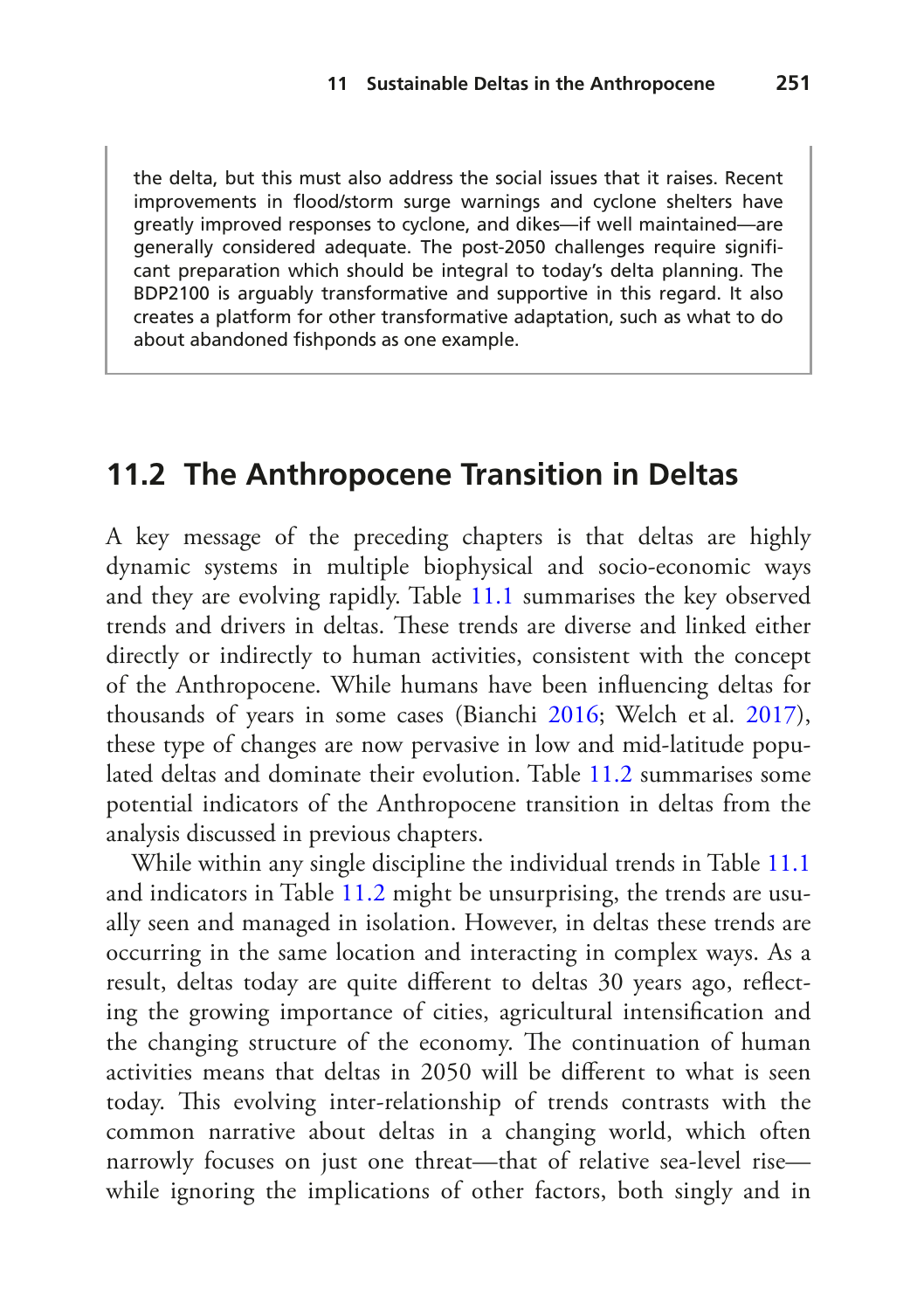<span id="page-5-0"></span>

| Table 11.1 Key observed trends in deltas in the late 20th/early 21st century highlighted in this book |                                                                                                                                                                                                      |                                                                                                             |             |
|-------------------------------------------------------------------------------------------------------|------------------------------------------------------------------------------------------------------------------------------------------------------------------------------------------------------|-------------------------------------------------------------------------------------------------------------|-------------|
| Key trends                                                                                            | <b>Drivers</b>                                                                                                                                                                                       | Comments                                                                                                    | Chapter     |
| Threatened ecosystems                                                                                 | Human pressures,<br>climate change                                                                                                                                                                   | working with nature may<br>which is still intensifying,<br>but growing interest in<br>Longstanding problem, | 2, 3, 4     |
| Sediment starvation and relative sea- Dams, natural                                                   |                                                                                                                                                                                                      | indicate a new direction<br>eads to erosion, loss of<br>(linked to adaptation)                              | ь           |
| level rise                                                                                            | climate-induced sea-level<br>enhanced subsidence,<br>subsidence, human-<br>rise                                                                                                                      | flood hazard unless there is<br>elevation and growing<br>significant adaptation                             |             |
| Changing risks due to changing haz-<br>ard, exposure and vulnerability                                | environmental and climate<br>and economy, adverse<br>Growing population<br>change                                                                                                                    | Growth in risk is almost<br>significant adaptation<br>inevitable without                                    | ڡ           |
| ble or declining and ageing rural<br>Growing urban populations/sta-<br>populations                    | increasing life expectancy<br>opportunities, economic/<br>better infrastructure and<br>education opportunities,<br>health facilities in cities,<br>demographic transition,<br>Livelihood threats and | is stronger in Asia than Africa<br>the demographic transition<br>Details depend on fertility,               |             |
|                                                                                                       |                                                                                                                                                                                                      |                                                                                                             | (continued) |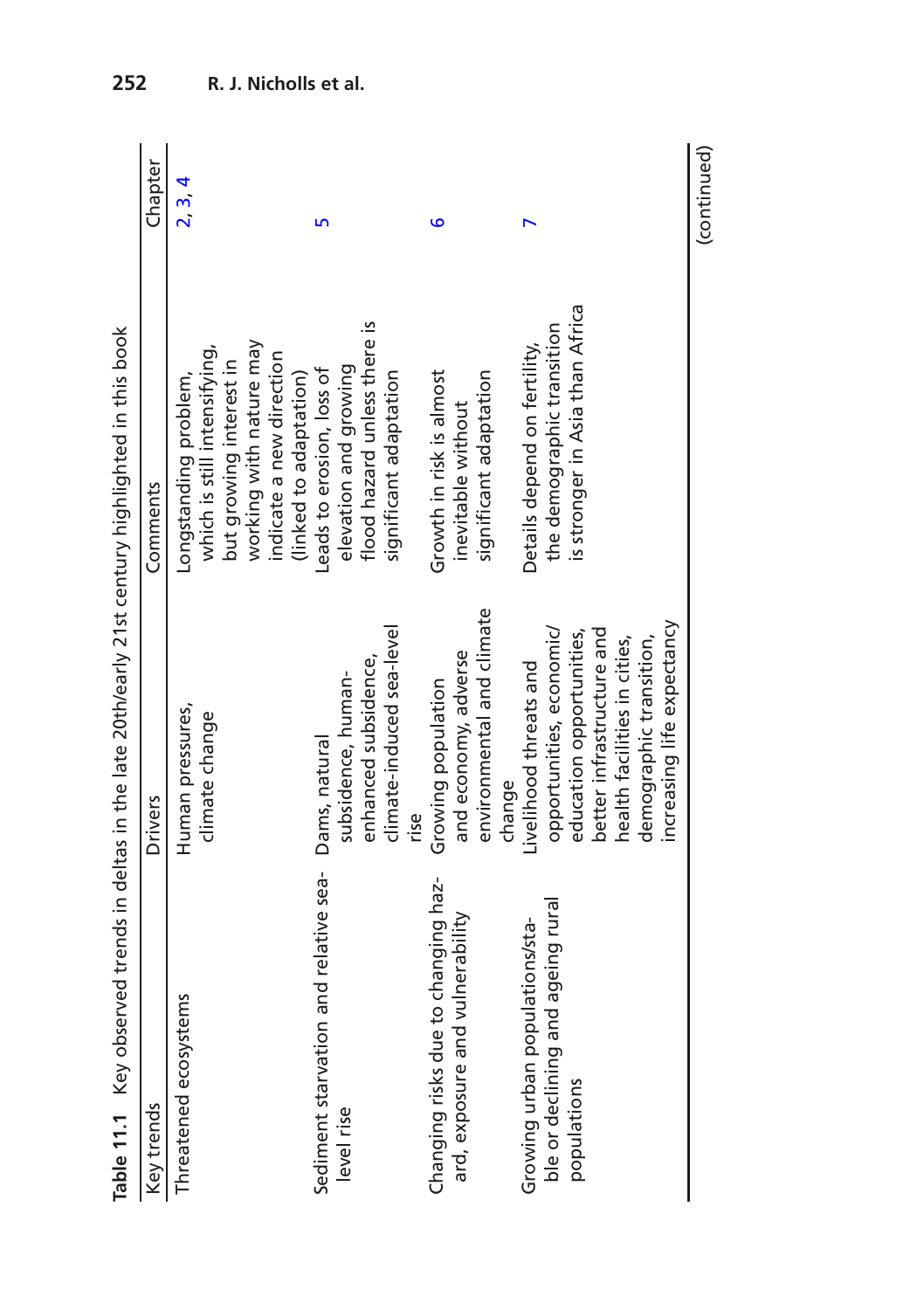| Table 11.1 (continued)                                                                                             |                                                                                                      |                                                                                                                                                         |         |
|--------------------------------------------------------------------------------------------------------------------|------------------------------------------------------------------------------------------------------|---------------------------------------------------------------------------------------------------------------------------------------------------------|---------|
| Key trends                                                                                                         | <b>Drivers</b>                                                                                       | Comments                                                                                                                                                | Chapter |
| Larger economies: major growth<br>relative decline in agriculture<br>in industry and services and<br>and fisheries | Economic growth,<br>intensification<br>agricultural                                                  | Growth in climate and other risks can 8<br>threaten this trend, so the economic<br>development of deltas is strongly<br>linked to adaptation            |         |
| A growing need for adaptation,<br>especially large scale, planned                                                  | Multiple issues galvanising<br>action such as: climate                                               | llustrates the scale and intervention<br>The Bangladesh Delta Plan 2100                                                                                 |         |
| adaptation                                                                                                         | change, growing numbers<br>risk-adverse population<br>of receptors, changing<br>attitudes and a more | that is needed: transformative adap-<br>Retreat, protect, build elevation or<br>tation. What are the best strategic<br>options for such transformation? |         |
| major influence on future delta<br>A recognition that adaptation<br>trade-offs and choices have<br>evolution       |                                                                                                      | ments and neighbouring seas must<br>whatever? The linkages to catch-<br>also be considered                                                              |         |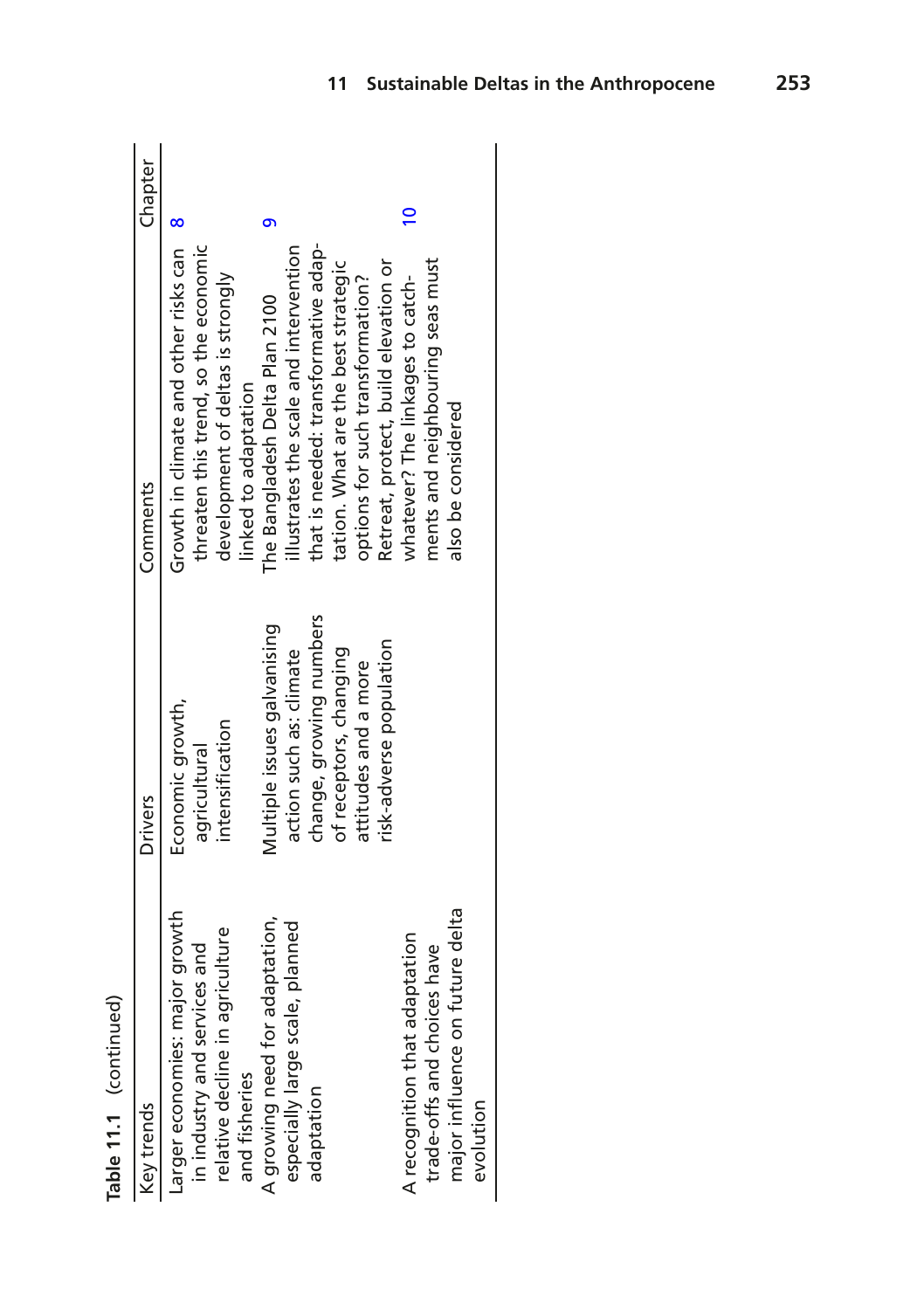|                        | Table 11.2 Potential indicators of Anthropocene conditions in deltas                  |
|------------------------|---------------------------------------------------------------------------------------|
| Factor                 | Anthropocene indicators                                                               |
| Sediment supply        | Declining trend in sediment supply, with sometimes catastrophic decline compared      |
|                        | to pre-Anthropocene conditions, mainly reflecting dam construction                    |
| Subsidence             | Often enhanced subsidence due to ground fluid withdrawal and drainage, some-          |
|                        | times very rapid (>10 cm/yr) most especially within urban areas on deltas             |
| Land use and land      | Intensification/higher yields to feed the growing delta and associated populations;   |
| management             | More diverse, higher value agriculture and aquaculture production (e.g., growth in    |
|                        | brackish shrimp aquaculture for export); Move from a subsistence to cash economy      |
|                        | and globalisation; Declining agricultural employment                                  |
| Population/migration   | Urbanisation and stable/falling rural populations. Active migration systems, within   |
|                        | or adjacent to the delta                                                              |
| Economy                | Growing and diversitied economy                                                       |
| Natural ecosystems     | Decline in biodiversity and natural systems preserved in reserves and protect refuges |
| Delta-level adaptation | Growing dependence on engineered flood protection (dikes, polders, etc.) as in the    |
|                        | Netherlands, leading to lock-in where the choice is between higher defences or        |
|                        | major retreat/abandonment; Large-scale integrated and adaptive management up          |
|                        | to the whole delta scale (e.g. Bangladesh Delta Plan 2100)                            |
|                        |                                                                                       |

<span id="page-7-0"></span>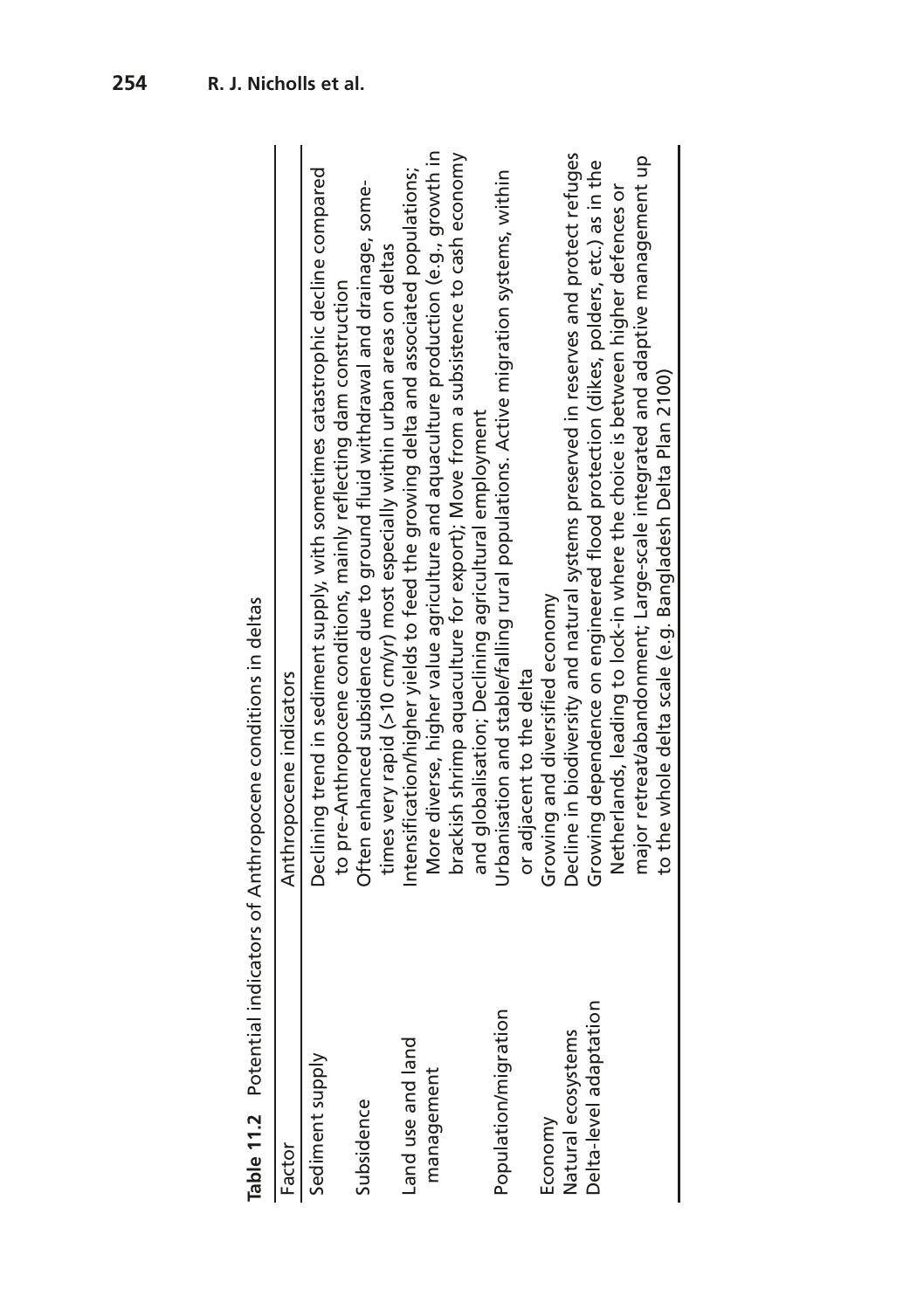combination. For example, migration from deltas is widely discussed in the climate narrative as being solely a response to sea-level rise, while research summarised in Chapter [7](http://dx.doi.org/10.1007/978-3-030-23517-8_7) shows that sea-level rise and environmental degradation more widely is perturbing well-established migration systems, refecting more general and systemic social trends. Hence sea-level rise and its impacts are only one of many drivers and efects that should be considered when analysing delta evolution and development policies.

The role of adaptation in general and protection through infrastructure in particular is also key to the Anthropocene in deltas. Many deltas could not support their large populations without signifcant hard adaptation in the form of defence infrastructure. For example, in Bangladesh alone there are more than 6000 km of dikes and embankments around coastal polders and over 2500 cyclone shelters (multi-storey robust buildings) which are a key element in the agricultural and disaster management systems.

These cyclone shelters have been demonstrated to be highly effective to reduce mortality for exposed populations during cyclones (Faruk et al. [2018](#page-28-1)). They have been transferred to the Mahanadi Delta (Fig. [11.1](#page-9-0)) where they have similarly been effective (Box [11.2\)](#page-12-0). Signifcant enhancement of this infrastructure, and its implications for a diverse profle of livelihoods, is ongoing and will continue under the BDP2100 which covers all of Bangladesh (BDP2100 [2018\)](#page-26-1). This is discussed more in Sect. [11.3](#page-8-0).

# <span id="page-8-0"></span>**11.3 Management and Adaptation of Deltas in the Anthropocene**

People living in deltas have long adapted to the changing conditions and situations that characterise the systems, including the seasonal cycles that shape delta life. However, it would seem that the multiple stresses apparent under Anthropocene conditions mean that historic approaches to adaptation and management will not be enough in the future. This mandates an intensification and transformation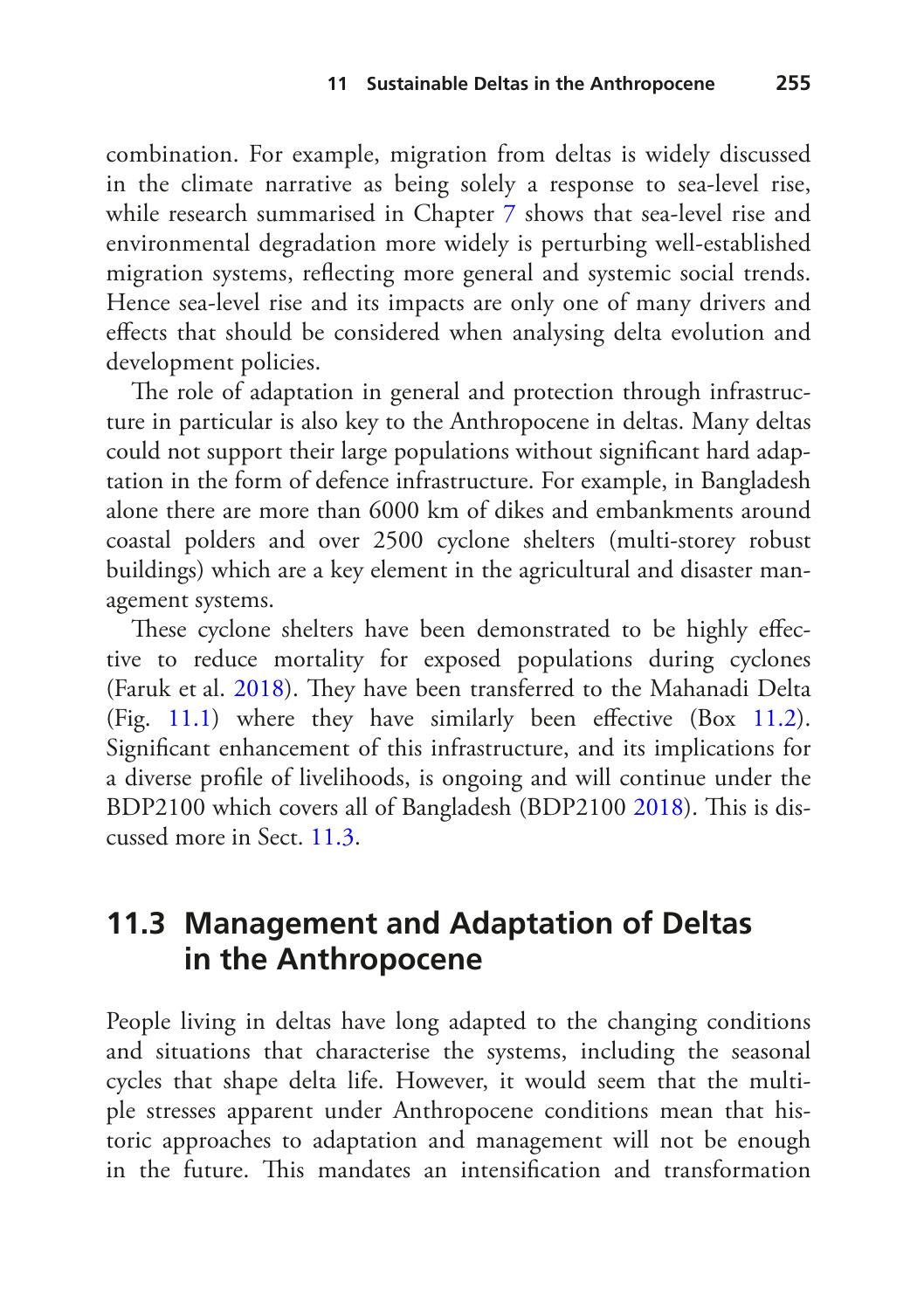

**Fig. 11.1** Effective local adaptation infrastructure: Cyclone shelter in the Mahanadi Delta, India (Photo: Amit Ghosh/Shouvik Das)

<span id="page-9-0"></span>of adaptation in terms of technical approach, scale and governance arrangements.

The emergence of delta-scale plans (Seijger et al. [2017](#page-31-1)) would seem to be one appropriate response to modifying the approach to adaptation in deltas. Being in many ways a response to the fooding of New Orleans in Hurricane Katrina in 2005, these started in the Netherlands with the Delta Plan in 2008 (Deltacommissie [2008](#page-28-2); Kabat et al. [2009](#page-29-0); Stive et al. [2011\)](#page-31-2). This approach to delta planning has been exported to the Mekong Delta, Vietnam (Mekong Delta Consortium [2013](#page-29-1)) and Bangladesh (BDP2100 [2018](#page-26-1)), with other deltas considering similar plans. The Mississippi Delta also has a major delta planning process (CPRAL [2017](#page-27-2)).

All these deltas plans and planning processes stress the importance of governance and integration and a long-term commitment to adaptation. For example, the Netherlands has created a Delta Commission and a Delta Commissioner role with long-term (20 year) fnancial commitments and new institutions/governance approaches to manage the delta; a structure which has the potential to be translated to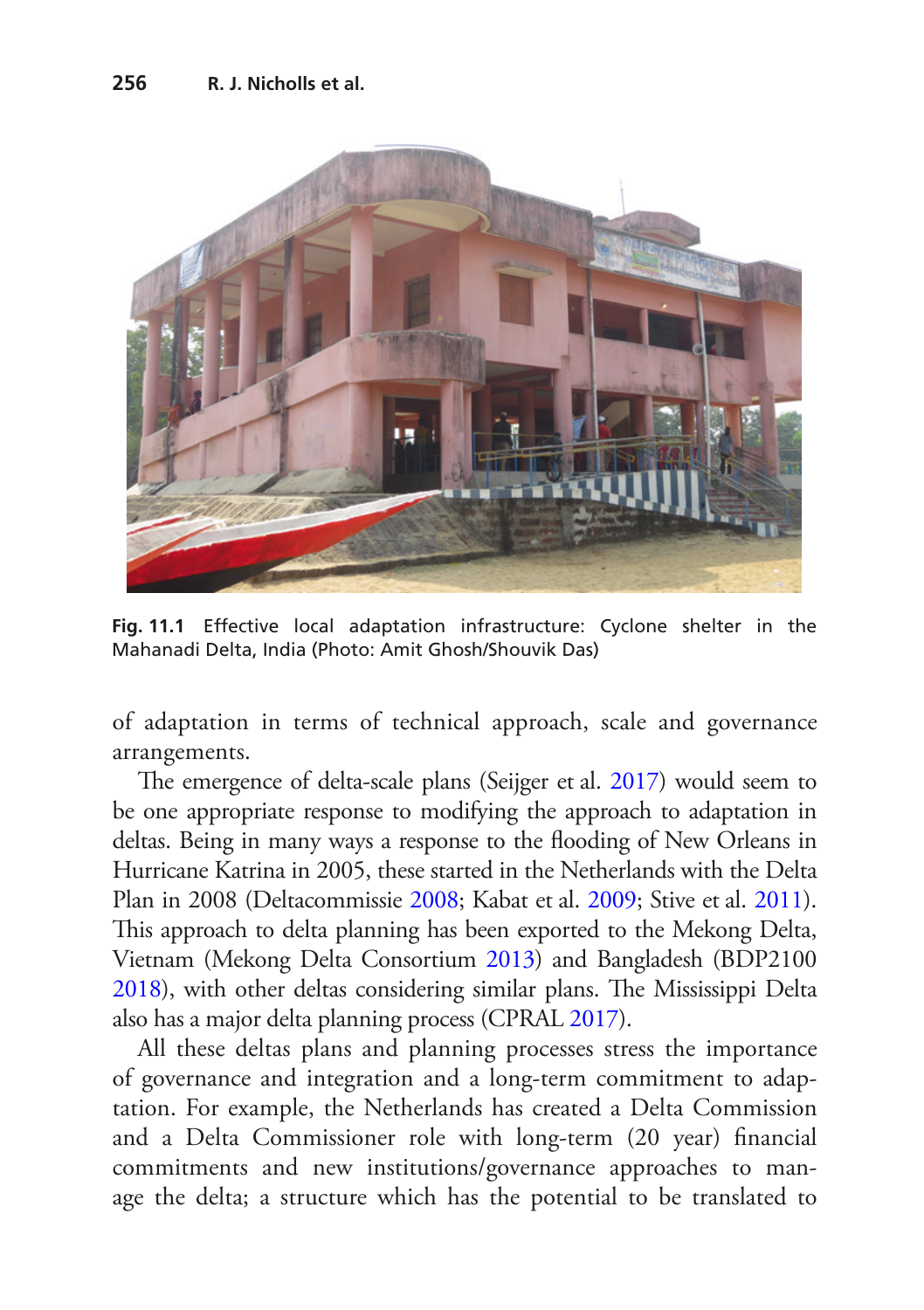other deltas. However, it is important not to see delta governance approaches in isolation, as they are heavily infuenced and directed by governance frameworks across multiple administrative and hydrological scales. The Dutch system, for example, operates within the confines of the river basin management planning framework under the Water Framework, Floods and Environmental Impact Assessment Directives (among others), but also under international legal arrangements for the Meuse, Rhine and Scheldt Rivers. Likewise, the implementation of the Mekong Delta Plan is dependent to some extent on the Mekong River Convention and on relevant (though not delta-specifc) national policy and legal contexts.

Such delta plans promote a systems view of adaptation which allows important changes in adaptation and management to be incorporated. For example, there is growing interest in soft infrastructure and "building with nature" approaches (van Wesenbeeck et al. [2014\)](#page-32-1) and hybrid approaches that combine soft and hard adaptation (Smajgl et al. [2015\)](#page-31-3); these can include maintaining or recreating mangrove and forest belts and controlled sedimentation within polders to raise land levels. Natural system approaches are most strongly developed in the Mississippi Delta, USA (Costanza et al. [2006](#page-27-3); Day et al. [2007](#page-27-4); Paola et al. [2010\)](#page-30-0), refecting a desire to counter massive historic losses of wetland since the 1950s. Further innovation in delta adaptation is anticipated over the next few decades and working with nature to the maximum degree possible, especially for sediment management, is one guiding principle of these eforts.

An important issue when considering future adaptation is the notion of "lock-in". Lock-in occurs when any decisions limit or curtail future options. Building embankments and dikes with polders in a delta with relative sea-level rise, and growing economic value behind the defences leads to choice between raising these defences or a major abandonment/retreat. This dilemma epitomises much of today's Netherlands and other wealthy developed countries. Thus, defences can lock the delta into a pathway that is unsustainable in the long-term and can only be reversed with great efforts and signifcant resources. Seijger et al. ([2018](#page-31-4)) conceptualise that the delta pathway lock-in can occur for technological and institutional reasons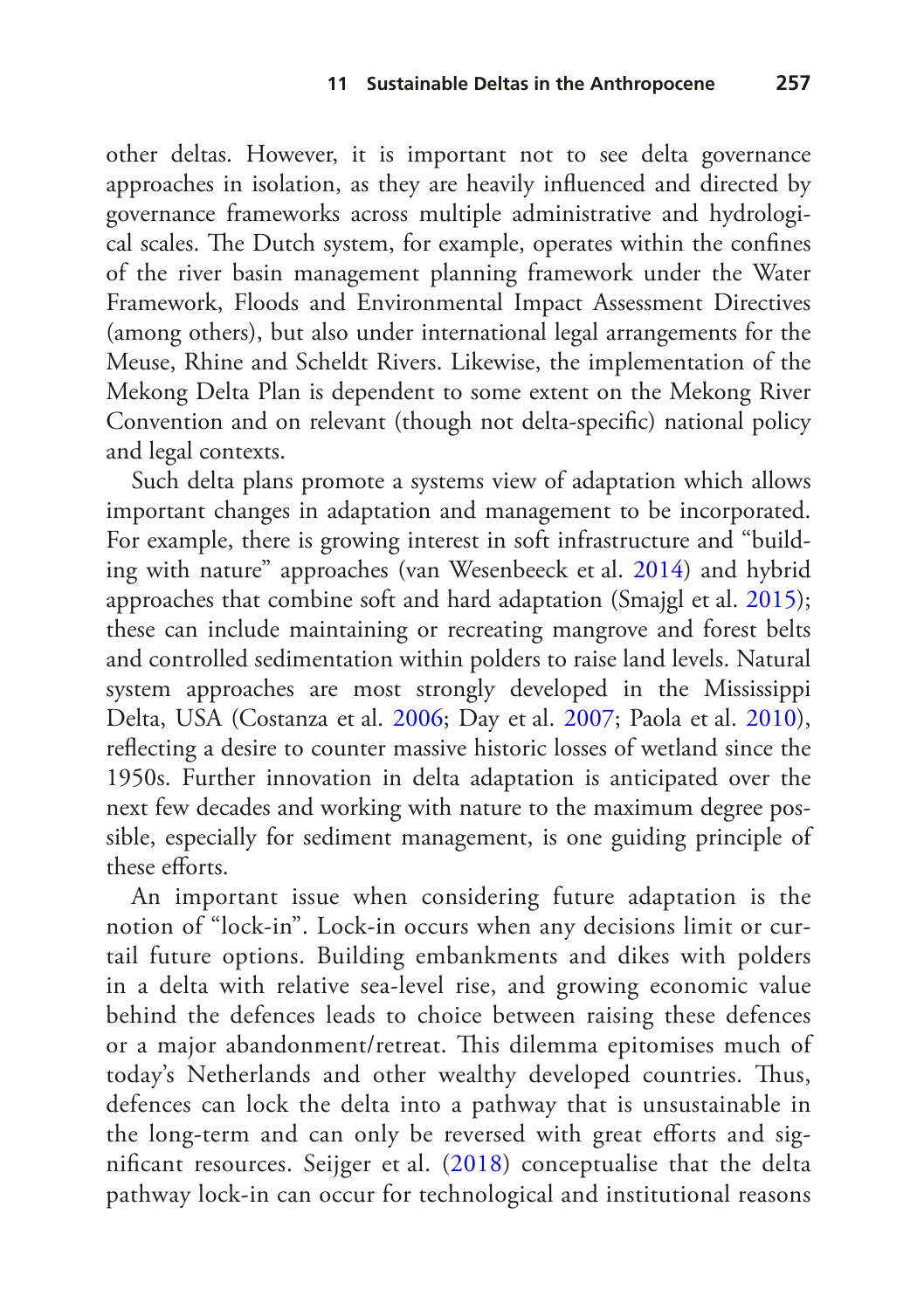that co-evolve. Skills, relations and interests of an institution can limit their willingness to take up a new technology. On the other hand, if a technology is widely deployed, it is easier and cheaper to maintain and improve than replace with a completely new approach affecting assets and way of living. This is what Seijger et al. ([2018\)](#page-31-4) call the dual lock-in of deltas. However, environmental concerns of societies, especially in wealthy countries, can also have a bearing on delta development and planning (van Staveren and van Tatenhove [2016;](#page-32-2) Welch et al. [2017\)](#page-32-0). In such cases, the competing interests between hazard exposure, economic development, social welfare and environmental protection make delta planning more complex, and a clear understanding of trends, threats and trade-ofs is essential (Suckall et al. [2018;](#page-31-5) Chapter [9\)](http://dx.doi.org/10.1007/978-3-030-23517-8_9).

As an alternative adaptation pathway, controlled sedimentation and building elevation may create a pathway where the land surface can keep relative pace with sea level—the sediment that allows this strategy has been characterised as "brown gold" (Darby et al., [2018\)](#page-27-5). Tis is a more sustainable adaptation strategy in deltas if sufficient sediment is available. However, to be sustainable, land raising will need to be an ongoing process and the efects on society during the time that the land is in the process of being raised needs to be considered; this requires a strategic approach. More broadly, questions of equity and how the poorest and politically-underrepresented are treated in such processes, especially the possibility of being displaced from their land, must be addressed.

As noted in Boxes [11.1](#page-2-0)[–11.3,](#page-21-0) the commitment and interest in delta planning in the Mahanadi, Volta and Indian portion of the GBM Delta is currently lower than in Bangladesh. Would they beneft from their own delta plan? Or should they be managed together with the neighbouring non-deltaic coasts? In the Mahanadi context, there may be good reasons for the development of a delta plan by the state of Odisha, if only in order to inform the current controversy over water use in the upstream state of Chhattisgarh and where, although legal frameworks on coastal zone management are actively enforced, broader water resource management legislation across the basin is much less efective.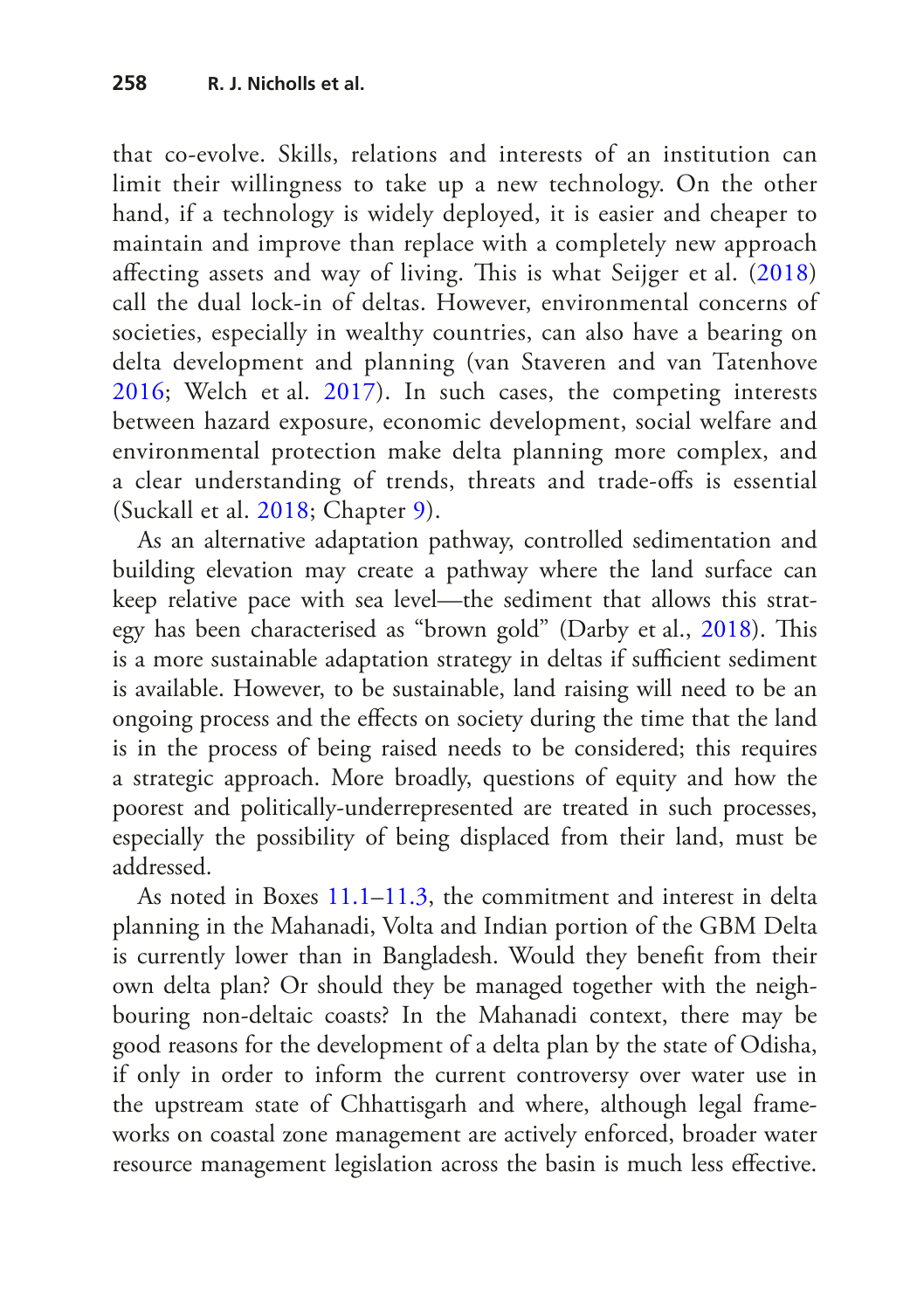In other cases, this question needs to be explored further. As part of these discussions, two additional questions also need to be considered: how should this management be conducted, and what is a sustainable delta?

## <span id="page-12-0"></span>**Box 11.2 Mahanadi Delta: Realistic and plausible trends to 2050**

## *Change in economic structure and implications for land use*

The Mahanadi Delta will see many trends similar to the GBM delta. There will be signifcant urbanisation with a particular focus in and around Bhubaneswar, and a continued decline in rural populations (Chapter [7\)](http://dx.doi.org/10.1007/978-3-030-23517-8_7). However, the scale of these cities is small compared to Dhaka and Kolkata in the GBM Delta. Again, the economy will continue to transform and grow rapidly: by 2050 the GDP per capita could be 5.4 times larger than today, with major expansion of sectors such as industry and services, and a decline in the relative size and employment in agriculture (Chapter [8\)](http://dx.doi.org/10.1007/978-3-030-23517-8_8).

## *Implications of policies and plans*

Separate delta level efforts need to be initiated to counter the decline of forest and biodiversity and combat increasing pollution load in the ecosystem. In governance terms, increasing confict between the Indian states of Chhattisgarh and Odisha may prompt the determination of state water allocations, but the delta is unlikely to feature strongly in this process and may suffer from increasing water scarcity in future. This creates little impetus for the development of strategic delta planning (Chapter [9\)](http://dx.doi.org/10.1007/978-3-030-23517-8_9).

## *Biophysical changes and implications for inhabitants and livelihoods*

Erosion is already widespread in the delta and this is likely to continue and may trigger hard or soft (working with nature) engineering responses (Chapter [5](http://dx.doi.org/10.1007/978-3-030-23517-8_5)). The wild card of a major cyclone landfall remains a concern and this could have severe impacts as in the 1999 Super Cyclone. Beyond 2050, climate change and sea-level rise become a bigger concern, and sediment supply from the rivers is expected to decline, hindering working with nature approaches (Chapter [5\)](http://dx.doi.org/10.1007/978-3-030-23517-8_5). These upcoming challenges require preparation now and should be integral to delta planning today, but the institutional framework and willingness to facilitate this do not exist.

## *Role of adaptation*

Adaptation by individual households is likely to continue as is, without a larger development plan for the delta. This is likely to continue to be driven by the need to reduce vulnerability, e.g. migration, loans and improving individual homes. Hence, the emergence of women headed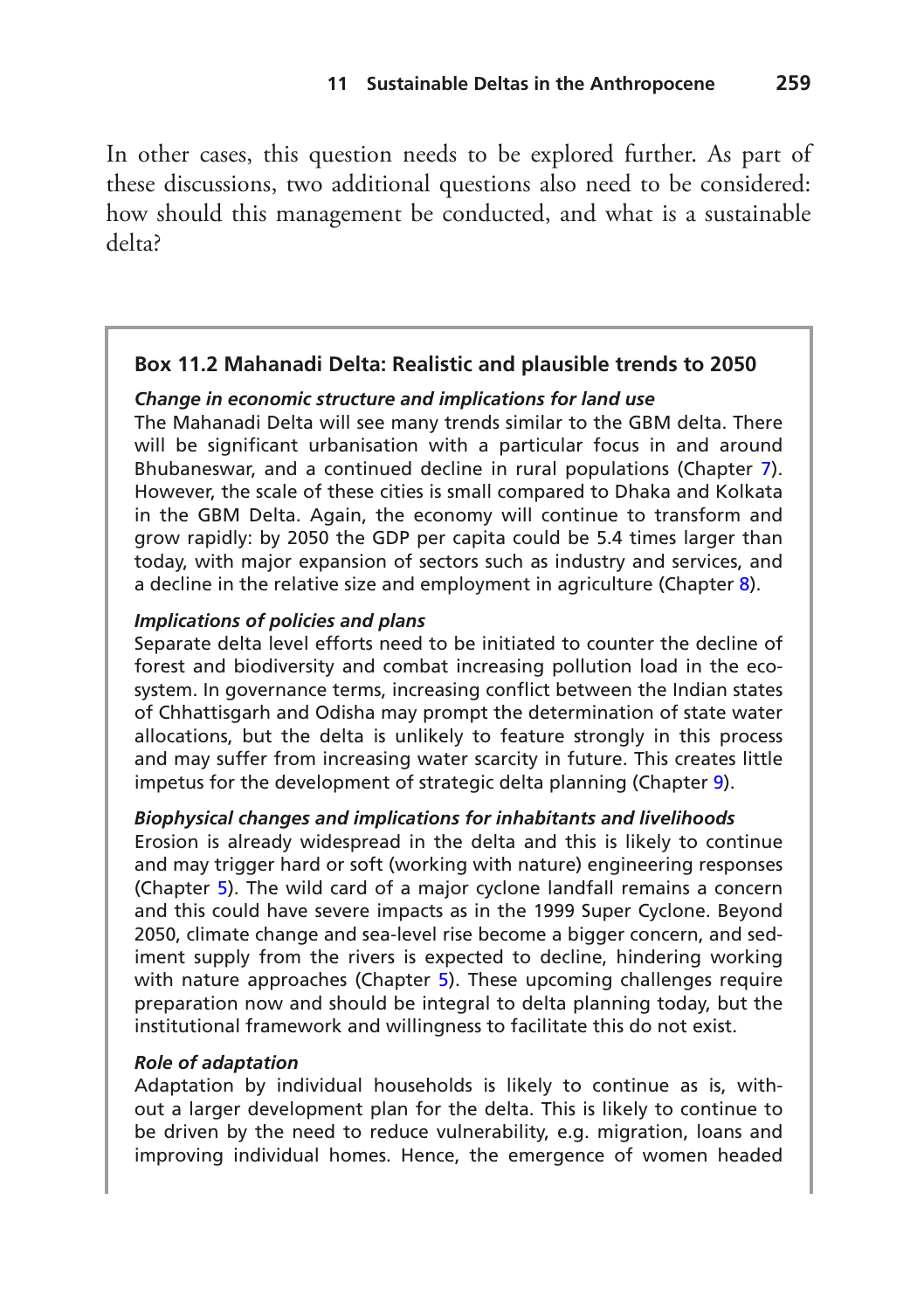household as a separate vulnerable group within the delta is likely to persist. While this may improve the opportunities for those able to afford adaptation, those unable to fnd the resources to adapt are likely to remain in poverty and fall further behind. However, recent improvements in disaster risk management, including flood warnings, evacuations and the provision of cyclone shelters have greatly improved responses— Cyclone Phailin in 2013, while causing widespread damage, had hardly any casualties. Such planned delta level adaptation would be increasingly useful beyond 2050.

# **11.4 Deltas and Sustainability**

The idea of sustainability is key to the concept of the Anthropocene. The analysis in this book shows that sustainability has multiple dimensions and timescales. Day et al. ([2016\)](#page-27-0) consider delta sustainability within the context of global biophysical and socio-economic constraints, recognising geomorphic, ecological and economic aspects of delta sustainability. However, a narrow focus on the physical processes that underpin delta functioning tends to underemphasise the infuence of maintaining a sustainable delta society, which includes livelihood sustainability, demography and well-being. The following therefore highlight trade-ofs inherent in the concept of adaptation when considered in relation to the diferent aspects of delta sustainability, focussing on the examples raised in the detailed delta studies.

# **Geomorphic Sustainability**

Geomorphic sustainability links sediment budgets and resulting land elevation (see Chapter [5](http://dx.doi.org/10.1007/978-3-030-23517-8_5)). Sediment fux to the deltas from the catchment is often signifcantly reduced by upstream dams, but even within deltas, sediment movement is widely restricted by engineering interventions such as dikes for urbanisation and food defence. Subsidence in deltas is a naturally occurring process due to sediment compaction (Meckel et al. [2007;](#page-29-2) Syvitski [2008\)](#page-31-6) that can be greatly accelerated by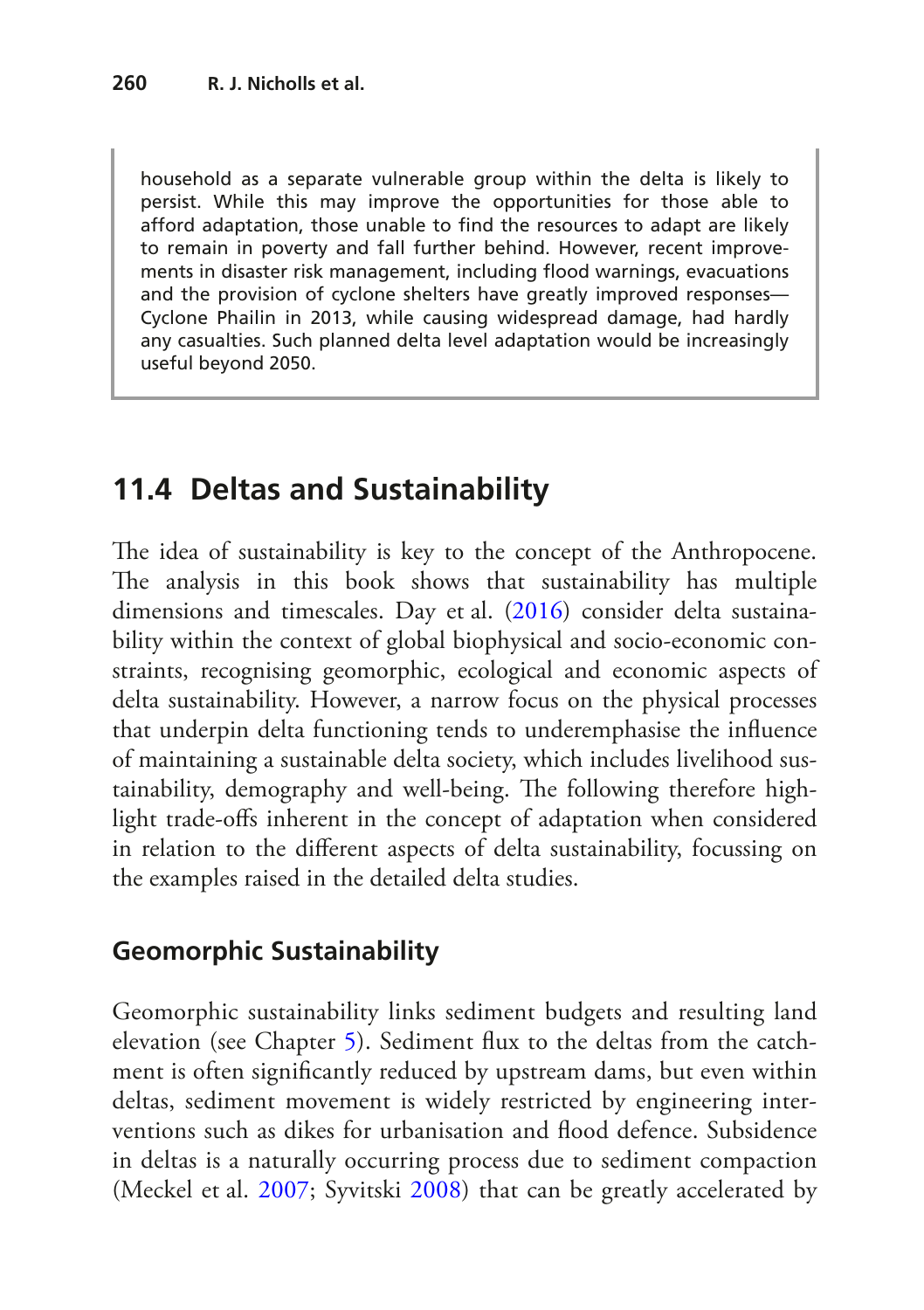groundwater abstraction (e.g. for irrigation or for drinking water). The mean subsidence of  $46$  major deltas is  $3.6$  mm/yr, but can reach at least 22mm/yr in extreme cases such as the Indus Delta in Pakistan (Tessler et al. [2018](#page-31-7)), and even more in urban areas on deltas (Nicholls [2018\)](#page-30-1). This, combined with one metre or more sea-level rise, will result in signifcant land areas in deltas being below sea level by the end of this century (Syvitski et al. [2009;](#page-31-0) Brown et al. [2018\)](#page-27-6); land which will either be submerged or dependent on major defences and drainage systems (as in the Netherlands) (Fig. [11.2](#page-14-0)).

The benefits of regular flooding and sedimentation for deltas is high-lighted by Auerbach et al. [\(2015](#page-26-2)). They estimated that poldered areas in coastal Bangladesh have lost 1.0–1.5 m land elevation since the 1960s compared to the neighbouring Sundarbans mangrove forest whose land elevation has remained stable relative to sea level. However, if such subsided lands are reconnected with tidal inundation as a result of a natural disaster, or through controlled fooding, rapid sedimentation of around tens of centimetres of elevation increase in months can occur (Auerbach et al. [2015](#page-26-2)). There are examples of small-scale controlled inundation practices to locally raise land levels, such as the Tidal River

<span id="page-14-0"></span>

**Fig. 11.2** Erosion and flooding are both indicative of sediment supply and sealevel rise issues (Photo: Mousuni Island, GBM Delta—Shouvik Das)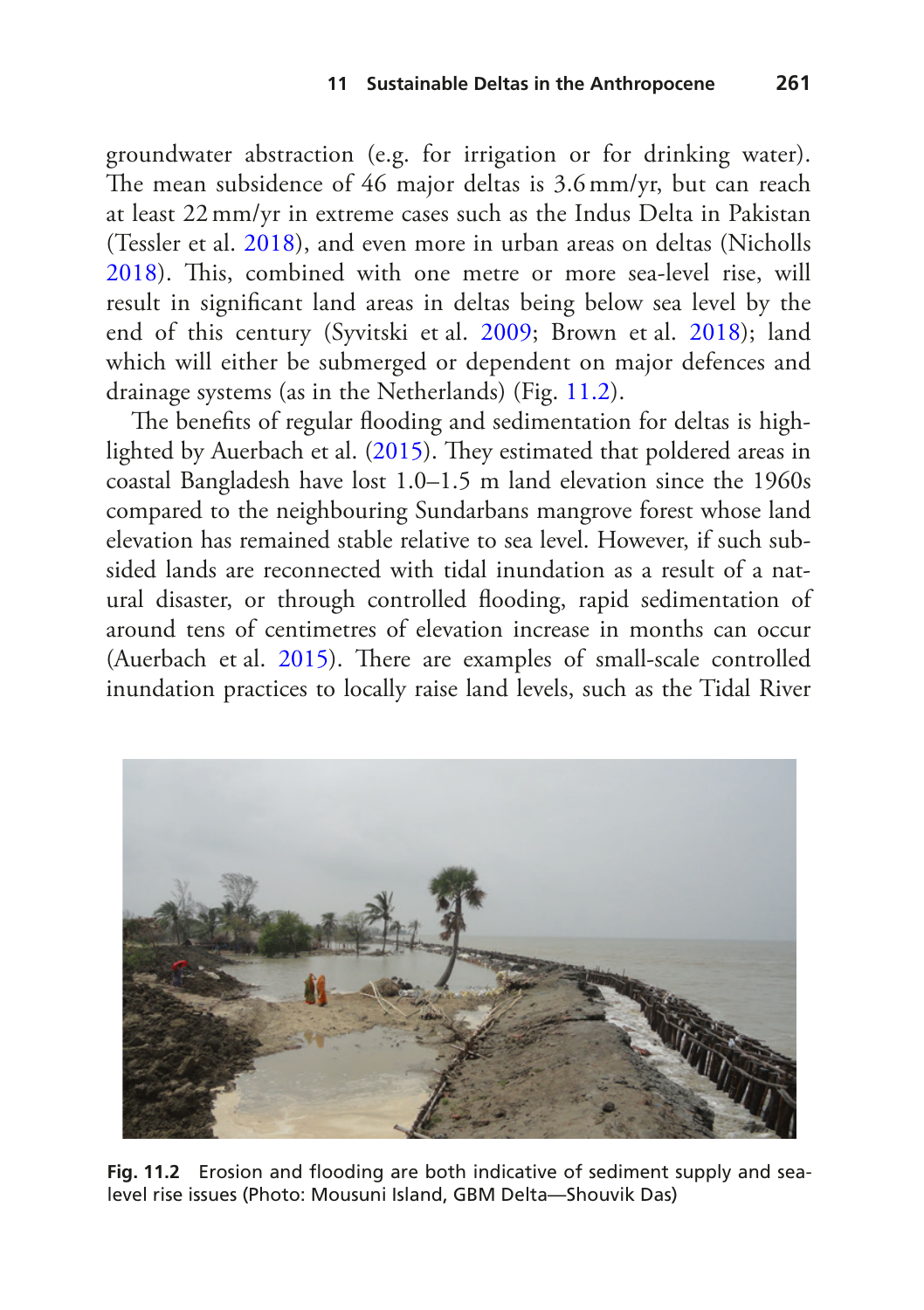Management (TRM) in Bangladesh (Chapter [2;](http://dx.doi.org/10.1007/978-3-030-23517-8_2) Box [11.1\)](#page-2-0), aiming to ensure long-term geomorphic and ecological sustainability. Even though such interventions provide long-term benefts of reduced fooding and waterlogging, TRM remains controversial as it results in the temporary loss of productive land and hence livelihoods. Without addressing the short-term institutional limitations and providing compensation, many communities are therefore reluctant to implement it (Gain et al. [2017\)](#page-28-3). Future plans for TRM are consequently limited, and it is not included within more than 100 proposals contained within the BDP2100. A more ambitious plan in Bangladesh could aim to raise larger areas of land and try to keep pace with relative sea-level rise, but a change in mindset will be required.

Eliminating the sediment retention of upstream dams is similarly problematic as many of these dams are located in a diferent country, and they serve multiple economic purposes such as providing irrigation water, producing electricity and ensuring navigation. Even if sediment can bypass the dam, the regulation of flow greatly reduces downstream sediment transport to the delta. Thus, competing economic interests often cause sediment starvation of the coastal areas even without the negative effect of embankments and water abstraction. The widespread erosion of the Volta Delta due to sediment starvation from upstream dams is well known (Chapter [4](http://dx.doi.org/10.1007/978-3-030-23517-8_4)).

As noted earlier, long-term adaptation and planning in deltas are becoming more widespread around the world, aiming to balance the geomorphic and societal needs of the delta (MDP [2013;](#page-29-3) BDP2100 [2018](#page-26-1); DP [2018\)](#page-28-4). However, there are ultimately three policy choices in the face of the long-term (i.e. 2100 and beyond) sea-level rise and subsidence: (i) abandon the coastal zone; (ii) protect the population of the coastal zone with ever-higher defences, including pumping; or (iii) build land elevation by controlled sedimentation (Nicholls et al. [2018a\)](#page-30-2). Assuming climate stabilisation and sufficient sediment supply can be maintained from upstream catchments, innovative solutions for sediment management are proposed, but their long-term feasibility and social acceptability need further trials (Day et al. [2014](#page-28-5); Gain et al. [2017](#page-28-3); also Chapter [5](http://dx.doi.org/10.1007/978-3-030-23517-8_5)).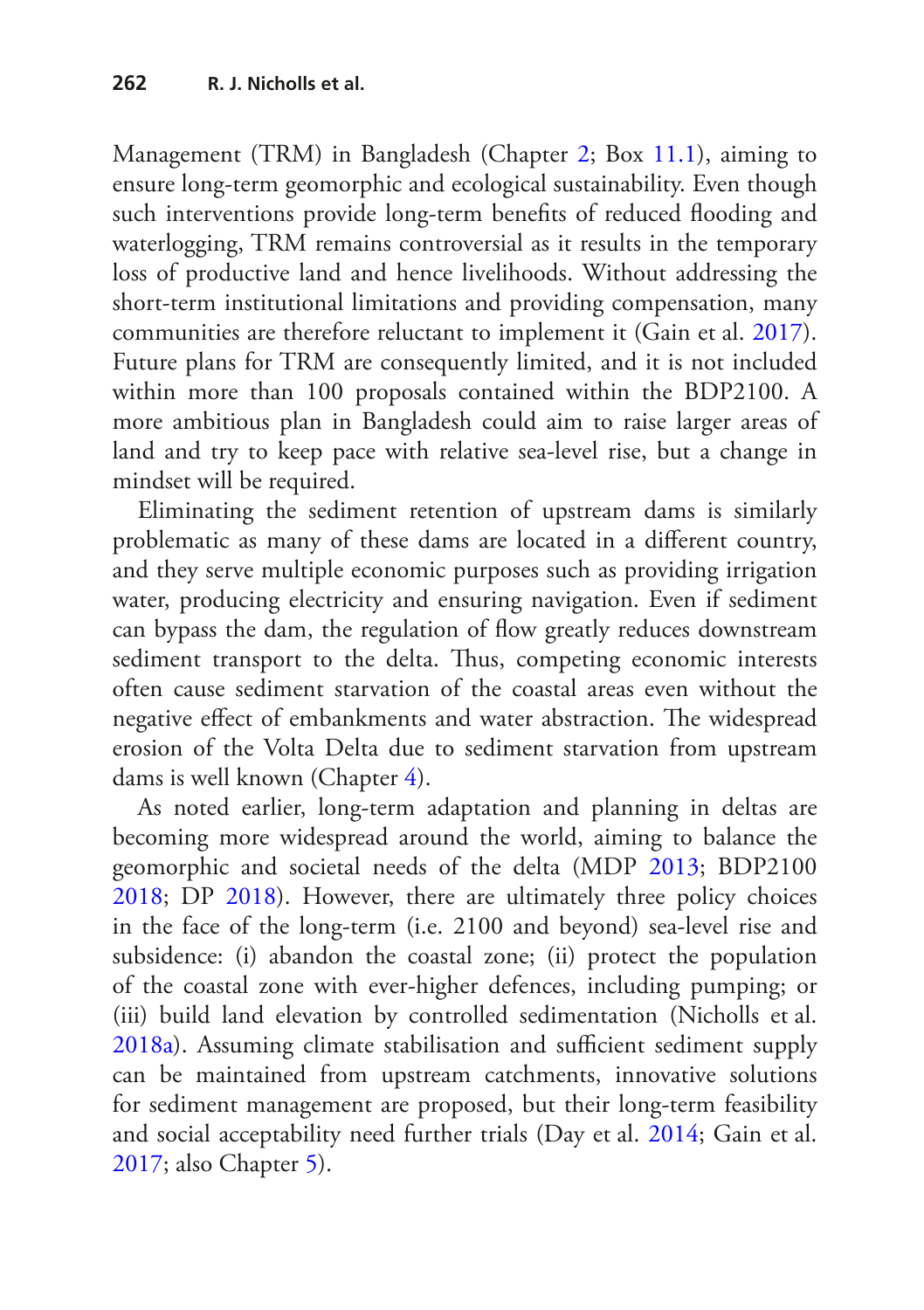## **Ecological Sustainability**

The ecology of populated deltas is highly modified and agriculture and aquaculture have largely replaced natural systems, except for protected areas like the Sundarbans. Day et al. ([2016\)](#page-27-0) argued that river inputs regulate soil processes thus enabling better accretion rates, soil formation and resistance to erosion and sea-level rise. But ecological sustainability should be viewed more broadly. Saline intrusion in rivers and groundwater results in soil salinisation (Fan et al. [2012](#page-28-6)) and the degradation of aquatic and terrestrial biodiversity (Goss [2003](#page-28-7)). Salinisation also requires radically altered agriculture practices (Rahman et al. [2011](#page-30-3); Renaud et al. [2015](#page-30-4)). However, soil salinisation and biodiversity degradation is also driven by economic transformations of land use that can be highly detrimental to the agricultural yields and may encourage maladaptive processes (Fig. [11.3](#page-16-0)). An example of such a maladaptation, from a sustainability point of view, is the large-scale

<span id="page-16-0"></span>

**Fig. 11.3** Extensive shrimp farming replaces traditional agricultural practices and local ecosystems in the GBM Delta (Photo: Attila Lázár)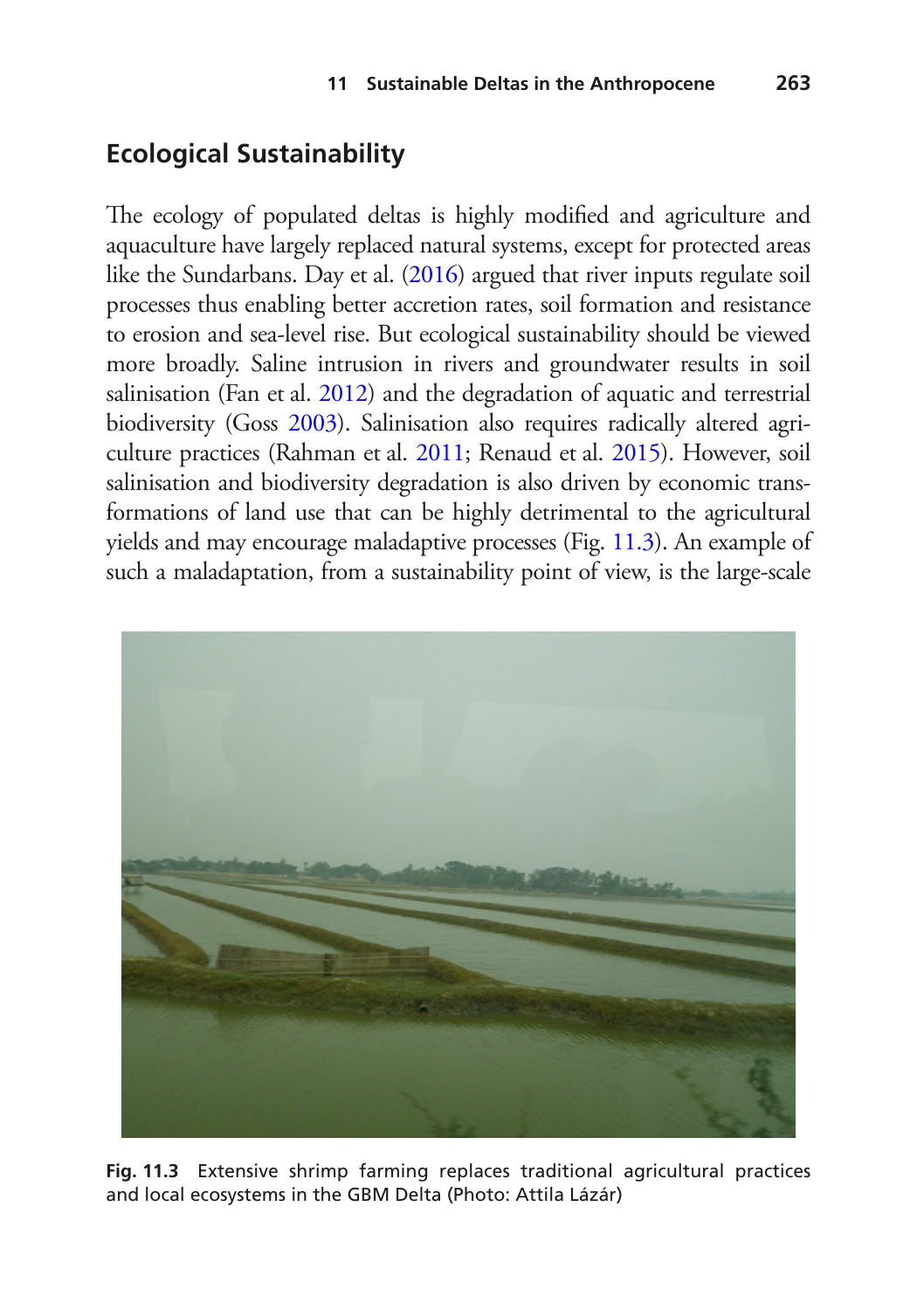high intensity brackish shrimp cultivation in Bangladesh, which increases soil salinity, acidity, degrades soil quality and can also result in soil toxicity and mangrove destruction (Ali [2006;](#page-26-3) Azad et al. [2009\)](#page-26-4). While unplanned and uncoordinated shrimp cultivation creates short term export value, it also creates social conficts, as it negatively impacts traditional agriculture and has signifcant negative ecological consequences (Flaherty et al. [1999](#page-28-8); Hossain et al. [2013](#page-29-4); Paul and Røskaft [2013\)](#page-30-5). For example, the collection of shrimp larvae is an important informal livelihood, and one that is accessible for women (Ahmed et al. [2010\)](#page-26-5), but the systematic removal of larvae from coastal waters has signifcant negative impacts on ecosystem services and aquatic ecology (Hoq [2007;](#page-28-9) Azad et al. [2009](#page-26-4)). Also, even though shrimp cultivation is lucrative for the private interests involved, the realised benefts of the shrimp production to delta residents is small due to the outfow of proft to the investors (Swapan and Gavin [2011\)](#page-31-8). Virtually all shrimp produced in the GBM Delta in Bangladesh is exported (Quassem et al. [2003\)](#page-30-6), and hence does not support local food security and availability.

In natural areas such as the Sundarbans—the world's largest mangrove forest (Chapter [2\)](http://dx.doi.org/10.1007/978-3-030-23517-8_2)—major land losses are widely expected due to sea-level rise. However, there is good evidence that these systems are more resilience and can persist, even under high rates of sea-level rise and subsidence, although this is dependent on the availability of sediment and does not mean that the current species composition is conserved. In the Sundarbans, there is a change to more salt-tolerant mangroves (Payo et al. [2016](#page-30-7); Mukhopadhyay et al. [2018](#page-29-5)). Other non-climate risks are noteworthy such as oil spills and pollution—the Sundarbans contain major shipping routes.

Thus, ecological sustainability partially depends on geomorphological processes, but can also be heavily impacted by human activities in the short-term. In the long-run, ecological sustainability must be linked to geomorphic sustainability.

## **Economic Sustainability**

From the economic perspective, the future sustainability of deltas will depend on their capacity to provide the goods and services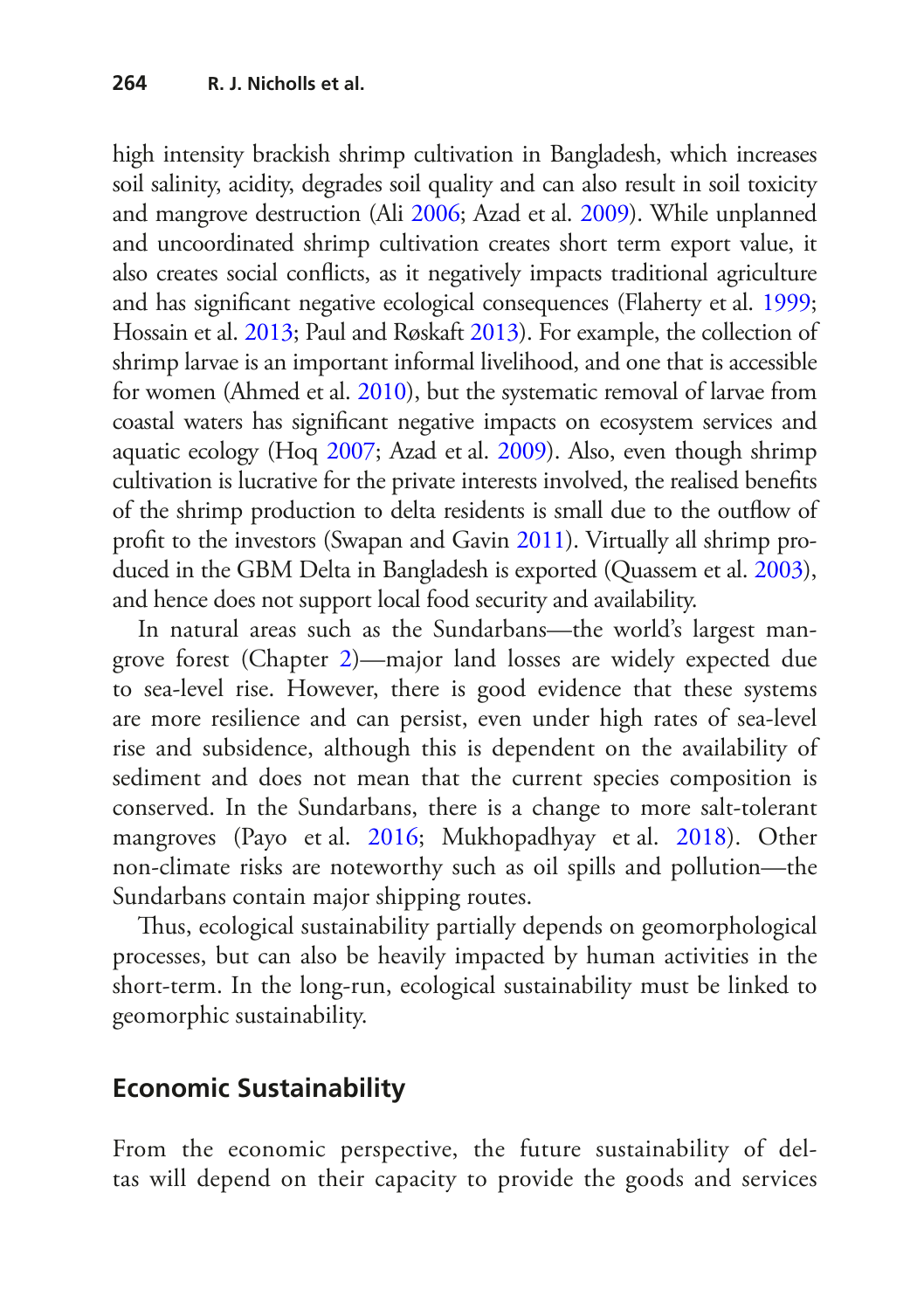required to ensure the well-being of their population and contribute to the achievement of the Sustainable Development Goals (SDGs) (Nicholls et al. [2018b](#page-30-8)). But there are signifcant potential trade-ofs involved when some elements of the sustainability are prioritised. For example, shrimp farming is very lucrative and contributes to economic growth (SDG8), being the ffth largest export commodity of Bangladesh at about US\$500 million in 2016–2017 (BBS [2017\)](#page-26-6) while simultaneously damaging water quality and affecting biodiversity conservation (SGDG15). Similarly, coastal protection protects economic activities from extreme events, but this threatens geomorphic sustainability.

Economic sustainability can, in theory, be steered through policies, research and development and investment. However, stark dilemmas exist between seeking the benefts of industrialisation and protection of the environment, biodiversity and the traditional way of living. The sustainability dilemmas highlight issues of reversibility, the potential for technology, and the inertia in policy focussed on economic growth. A planned Indian-Bangladeshi cross-border coal power plant, for example, endangers the Sundarbans mangrove forest and the wider region through water and air pollution (Ghosh [2018\)](#page-28-10). Yet India is rapidly moving away from coal power as a redundant resource, seeking to implement solar and other renewable energy technologies that are less polluting for climate and local environments (Mehra and Bhattacharya [2019](#page-29-6)).

The drive for economic growth is acute in delta regions, because of their role as growth poles of population and economic activity in vir-tually all deltas (Chapter [8](http://dx.doi.org/10.1007/978-3-030-23517-8_8)). In effect, natural capital in deltas is being converted to physical and fnancial capital. Principles of sustainability suggest that such a strategy can be sustained as long as natural capital thresholds are not exceeded. Without knowledge of where many thresholds and tipping points for natural systems are in deltas, there is a significant priority to conserve natural systems and processes to keep future development options open and to ensure the avoidance of overall loss of sustainability potential.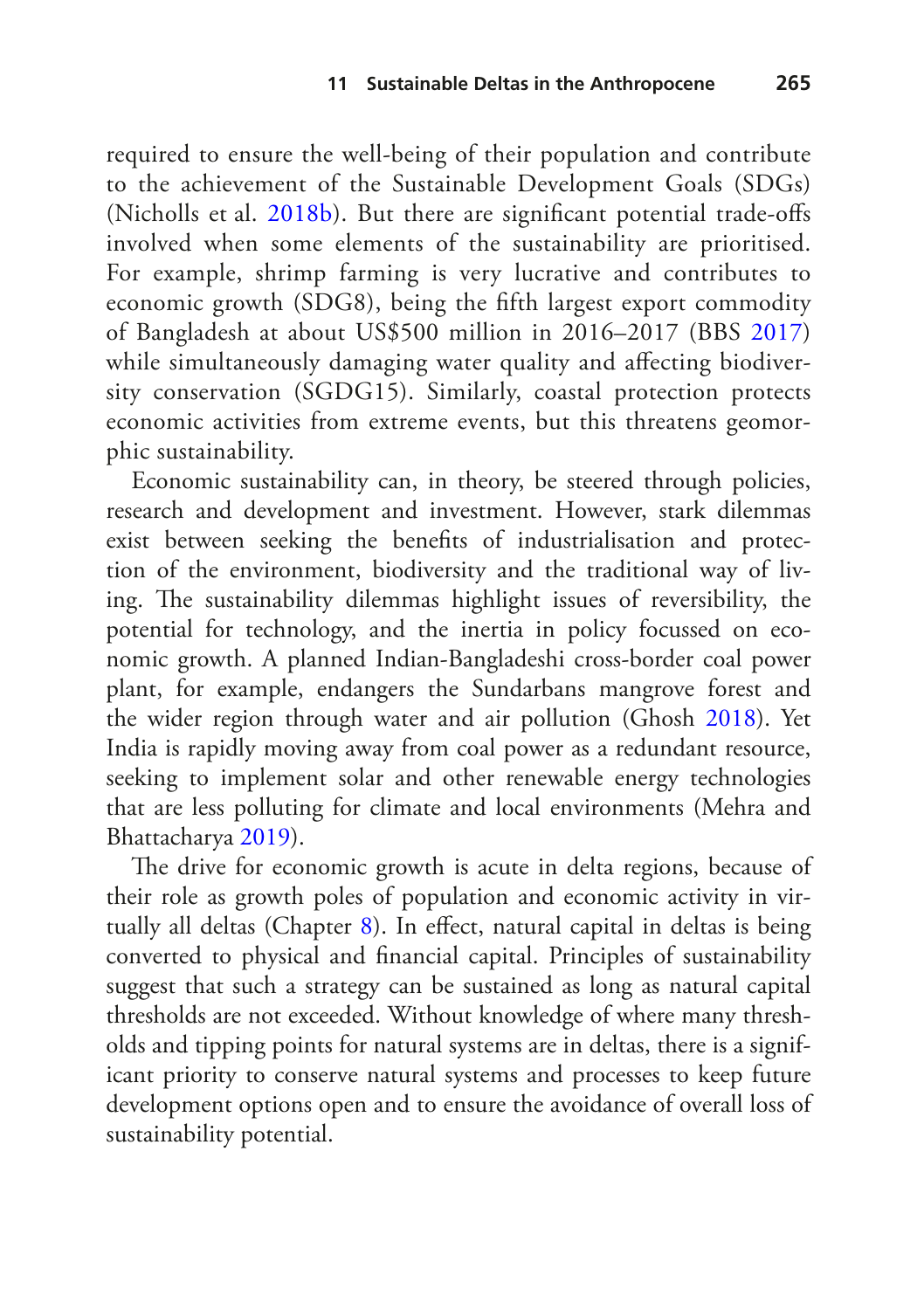## **Social Sustainability**

Economic sustainability does not necessarily mean that the delta can equitably provide livelihoods and well-being. An increasing GDP or an increase in average living standards does not mean that poverty is reduced for everyone (Ravallion  $2001$ ). The poor typically benefit from economic growth, but they are also disproportionally hurt from economic contraction or hazard events. Indeed, increased economic growth can drive inequality, where poorer sectors of society are left out of growth or are driven from areas of development as land values rise (Amoako-Johnson et al. [2016\)](#page-26-7). Unequal benefts of farming technologies are also highlighted by Chapman and Darby [\(2016\)](#page-27-7) in the Mekong Delta, Vietnam. They showed that the current triple-cropping strategy with protection from dikes only benefts the wealthier farmers with a limited 10-year maximum beneft window as soil nutrients are depleted. However, taking a more sustainable view and leave the sluice gates open, agriculture could become more equitable although the net economic benefts would become smaller.

If rural delta regions do not prioritise liveability and livelihood security, such regions will inevitably lose populations to cities. Environmental dimensions of migration in deltas include land grabbing for agricultural intensifcation, land degradation and marginalised livelihoods. These exacerbate existing migration trends relating to family obligations, seeking better education and infrastructure (Chapter [7](http://dx.doi.org/10.1007/978-3-030-23517-8_7)). In addition, exposure to climate shocks often displaces populations temporarily but changes the long term attractiveness of permanent moves, almost invariably to urban settlements (Fig. [11.4\)](#page-20-0). Rural coastal communities are exposed to environmental stress and hazards, and often lack education and health infrastructure that can be a serious motivation for migration. Societal sustainability therefore incorporates the spatial distribution of populations, the links between cities and rural hinterlands and liveable environments where inequality and poverty and minimised.

## **Deltas and the Sustainable Development Goals**

The 17 SDGs express aspirations for human development that require the realisation of a universal, but diverse set of ethical principles, such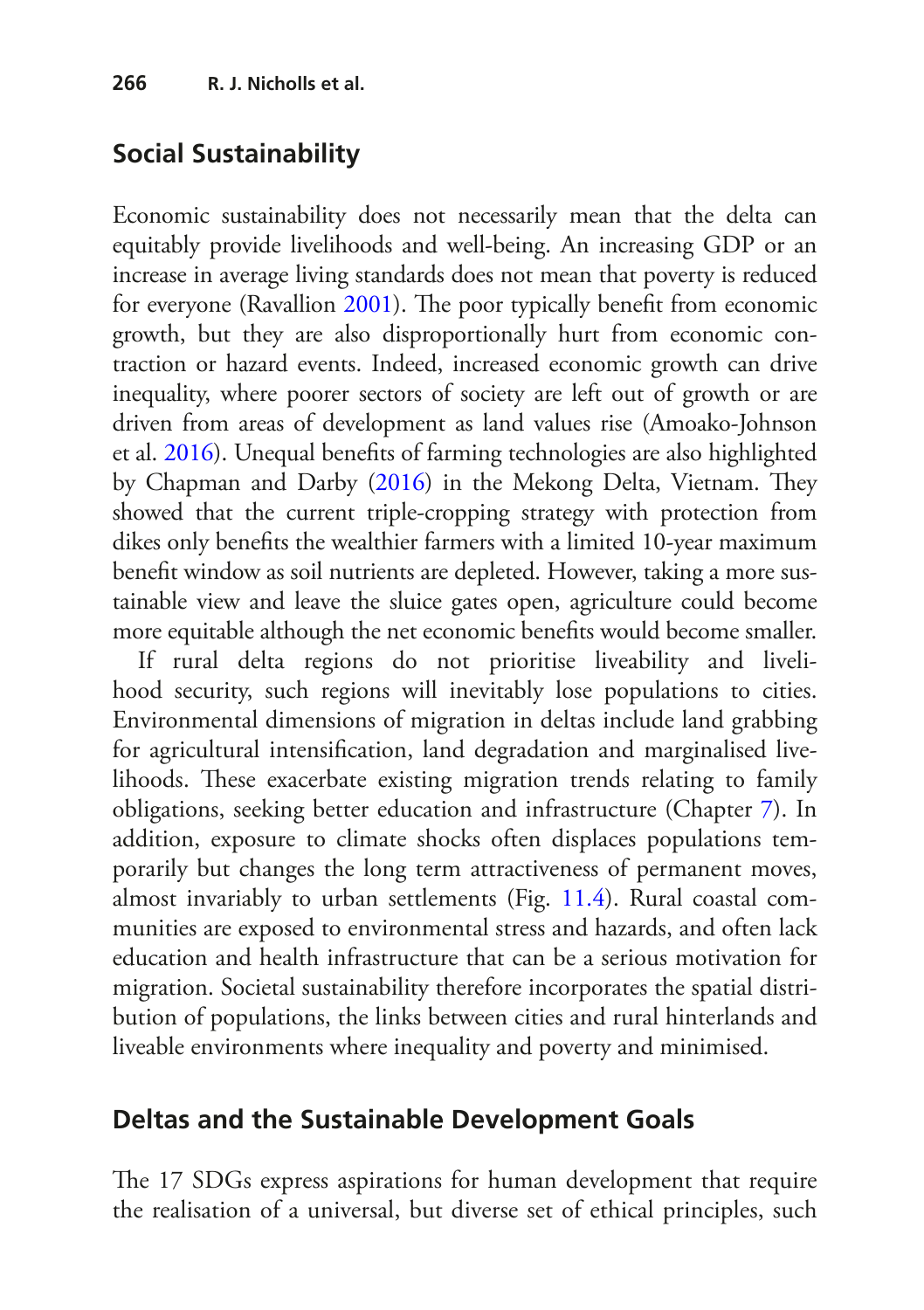

Fig. 11.4 Displacement of populations by floods can lead to permanent migration (Photo: A. K. M. Saiful Islam)

<span id="page-20-0"></span>as inclusion, justice, equality, dignity, well-being, global solidarity, sharing, sustainability and public participation (United Nations [2015;](#page-32-3) Szabo et al. [2016;](#page-31-9) Hutton et al. [2018\)](#page-29-7). As with all coupled humanenvironment systems, the issues that impact deltas in the Anthropocene are both diverse and complex (Young et al. [2006\)](#page-32-4). It is for this reason that the SDGs are extensive and comprehensive in their approach to capturing the biophysical and socio-economic context for development, as well as the inherent trade-ofs associated with this development (Hutton et al. [2018](#page-29-7)). Economic growth, poverty, environmental degradation, and inequality as well as food production are recurrent issues. As such, of particular interest within delta systems is the relationship between the SDG goals in Table [11.3,](#page-21-1) although all the SDGs are linked.

These goals can, and do, directly compete with each other through the sustainability of food production processes and the demands of urbanisation (Machingura and Lally [2017\)](#page-29-8). Decision makers are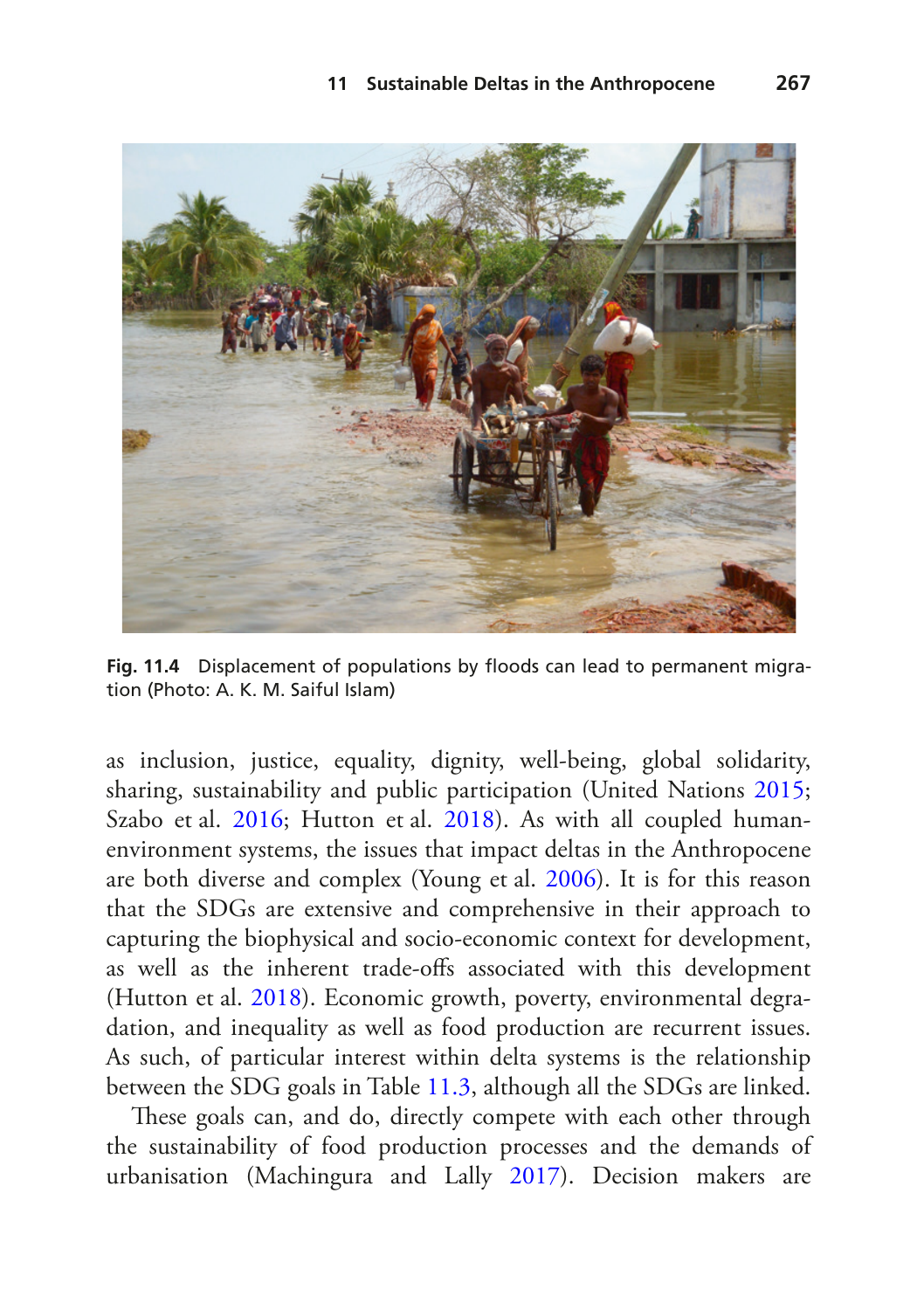<span id="page-21-1"></span>**Table 11.3** Selected SDG goals of particular relevance in the future management of deltas

| <b>SDG</b> | Aim                                                                                                      |
|------------|----------------------------------------------------------------------------------------------------------|
|            | (No poverty) Eradicating poverty in all its forms by 2030                                                |
| 2          | (No hunger) End all forms of hunger and malnutrition by 2030                                             |
| 8          | (Decent work and economic growth) Promote sustained economic<br>growth and higher levels of productivity |
| 10         | (Reduced inequalities) Reduce inequality within and among countries                                      |
| 14         | (Life below water) To sustainably manage and protect marine and<br>coastal ecosystems                    |
| 15         | (Life on land) To conserve and restore the use of terrestrial ecosystems                                 |

therefore faced with choices regarding the intensifcation of agriculture that, while enhancing food production, may also reduce the demand for labour, increase inequalities, undermine subsistence and small holding livelihoods as well as causing damage to the terrestrial and aquatic ecosystems. Similarly, the development of infrastructure, so important for reducing rural poverty, can also lead to highly destructive environmental practices. Such insight is extremely relevant for policy development, as it calls for processes of trade-of decisions, compromise and planning of strategic development pathways. The recognition of this raises critical ethical questions about potential pathways and compromises to achieve a balance between the SDGs, and demands transparent scrutiny of priorities and motivations for sustainable development, as well as the identifcation of winners and losers (Hutton et al., [2018\)](#page-29-7).

## <span id="page-21-0"></span>**Box 11.3 Volta Delta: Realistic and plausible trends to 2050**

## *Biophysical changes and implications for inhabitants and livelihoods*

The Volta Delta differs from the GBM and Mahanadi Deltas in that the main marine hazard is erosion and fooding at the immediate coast tides and surges are small and penetrate relatively small distances inland compared to the other deltas. Other delta processes have been removed for 50 years or more by upstream dams so river foods and a new sed-iment supply are almost totally absent (Chapter [5\)](http://dx.doi.org/10.1007/978-3-030-23517-8_5). These trends are likely to continue and accelerate, as are the engineered protection responses of breakwaters, groynes and nourishment in developed areas.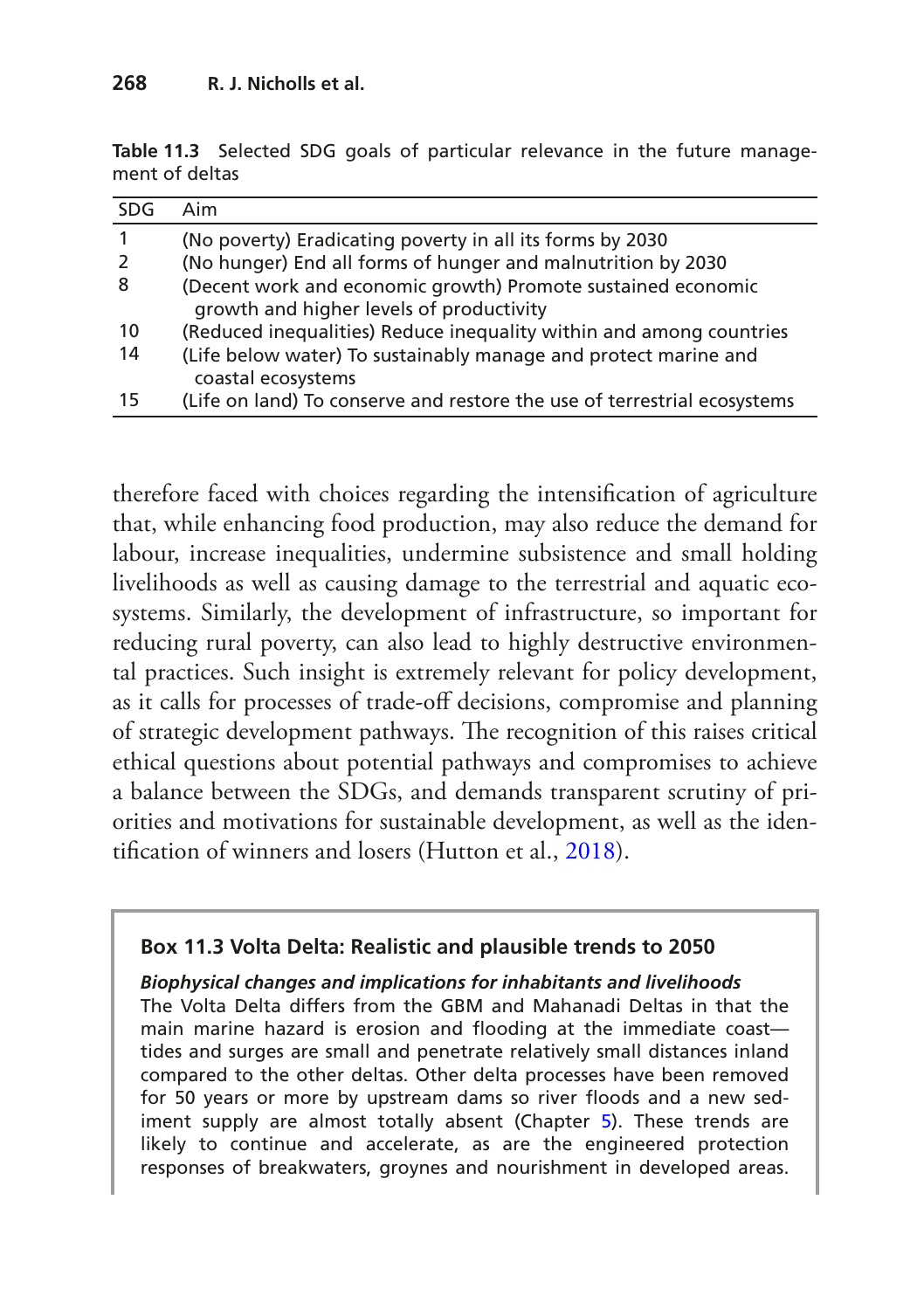This protection is certainly buying time in the more critical locations on the open coast like Keta, but could exacerbate erosion to the east, causing potential confict with Togo. Beyond 2050, climate change and sea-level rise become a bigger concern for the delta with a growing flood plain and the potential for more widespread impacts.

#### *Change in economic structure and implications for land use*

There will be significant rural to urban outmigration to Accra, Tema, Lomé (Togo) and other urban areas mainly due to livelihood decisions (Chapter [7](http://dx.doi.org/10.1007/978-3-030-23517-8_7)). Looking to 2050 and beyond, the urban footprint of Greater Accra and Greater Lomé may significantly expand on to the Volta Delta. As the total fertility rate is higher in West Africa than in Asia, the rural population may be stable or even rise rather than decline as in the Asian deltas. This in turn is likely to drive land cover change towards agriculture and more intense agriculture, although urbanisation may become a feature in a few decades as the neighbouring cities grow. Similarly aquaculture on the Keta Lagoon is expected to intensify greatly. Inland, climate variability and change may be manifest by drought and its impact on agriculture, with the impacts beyond the delta (Chapter [6](http://dx.doi.org/10.1007/978-3-030-23517-8_6)). As with the other deltas, the delta economy will continue to transform and grow rapidly: by 2050 the GDP per capita in the delta could be 4.5 times larger than today, with major expansion of sectors such as industry and services, and a decline in the relative size and employment in agriculture (Chapter [8\)](http://dx.doi.org/10.1007/978-3-030-23517-8_8).

### *Implications of policies and plans*

In governance terms, the specific needs of the delta are not well recognised as a distinct feature, but the erosion of the coast is widely recognised as a problem, as demonstrated by the government-funded adaptation projects. As with the Mahanadi, this creates little impetus for the development of strategic delta planning. Upcoming challenges require preparation now and should be integral to delta planning today, but the institutions for this to happen do not seem to exist. In the absence of delta planning, climate change is likely to increase migration away from the delta.

#### *Role of adaptation*

While more adaptation is to be expected due to ongoing erosion, climate and other changes, this is likely to be more of the same (Chapter [9\)](http://dx.doi.org/10.1007/978-3-030-23517-8_9). A key innovation would be the development of more integrated beach and erosion management and recognising the value of beach sand. With the absence of cyclones and local storms, erosion will continue to displace people where there is no protection, but this will be small compared to other drivers of migration. However, the images of these impacts are evocative and will continue to draw significant attention.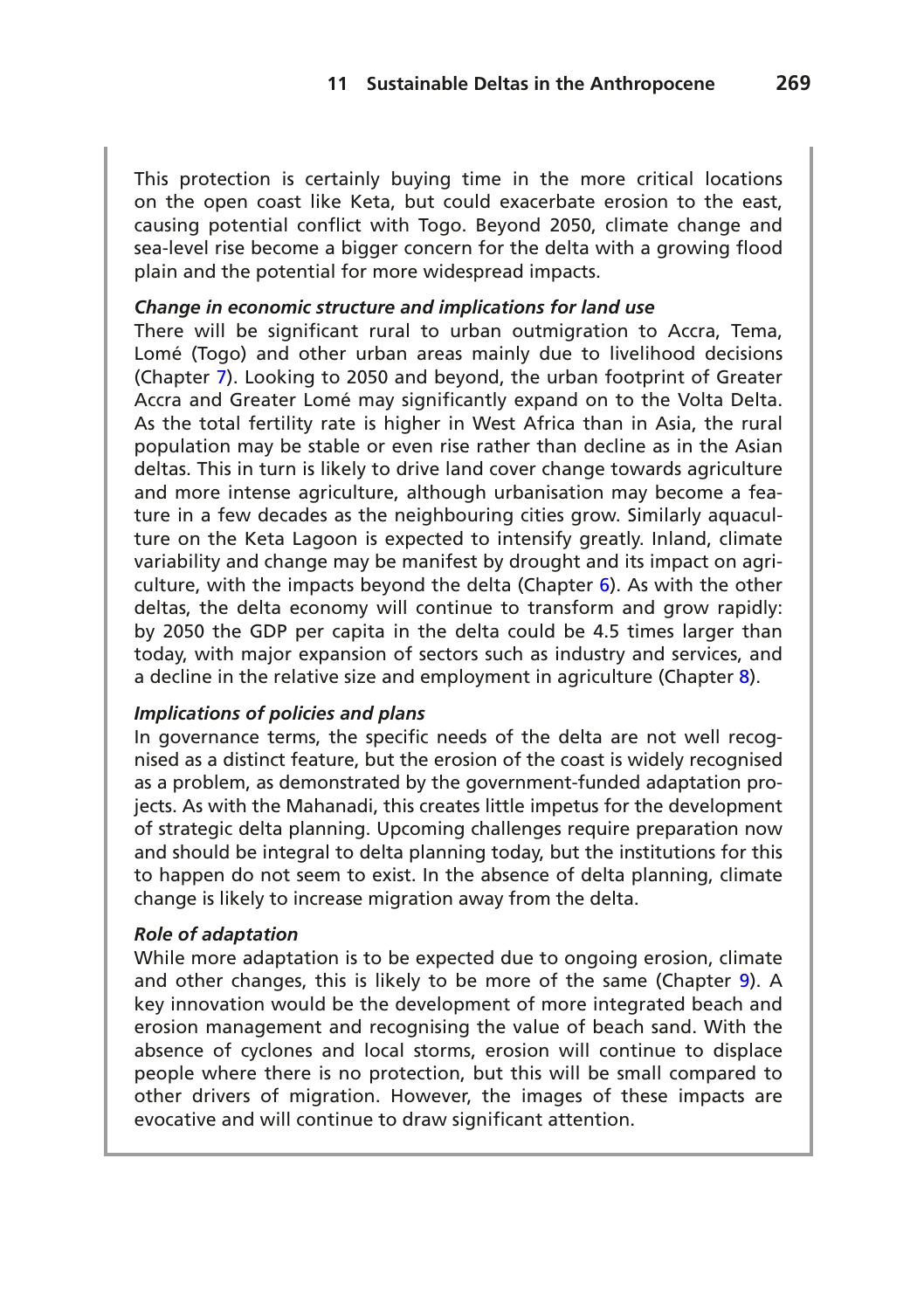# **11.5 Insights on the Anthropocene Transition and Its Management**

Beyond deltas, these analyses provide an important and useful perspective on the Anthropocene in general that are applicable for other coupled human-environment systems. In deltas, geomorphic, ecological, economic and social processes coexist in the same space and interact in multiple ways. They show that multiple drivers are in operation today and these are linked, directly or indirectly, to human agency. Importantly, this includes adaptation that, while a response to these drivers, also potentially has an important feedback on the future evolution of deltas (Welch et al. [2017;](#page-32-0) Seijger et al. [2018\)](#page-31-4). This brings out the complexity of these systems and their evolution is difficult to predict with confidence—different possible trajectories are apparent and policy can steer change towards desirable outcomes. Similar processes are operating in other coupled human-environment systems, such as river catchments (upstream of the deltas considered here), drylands or coastal lowlands. In all cases, this suggests that a systems analysis is useful and instructive to analyse the current status of these areas, and to consider possible future trajectories and inform policy.

It is also important to recognise the complementary role of bottom-up and top-down approaches in such analyses (Conway et al. [2019](#page-27-8)). Climate science often takes a "global" view, but this can miss important social and economic changes that manifest at more local levels. Integrating these approaches leads to a more complete analysis and recognition of both the broad-scale and more local drivers of change and sets the global driver of climate change (and other broad-scale drivers) into an appropriate context. This means engaging with stakeholders in a participatory manner is a key component of success in managing and developing coupled humanenvironment systems in the Anthropocene (e.g. Nicholls et al. [2018b](#page-30-8)).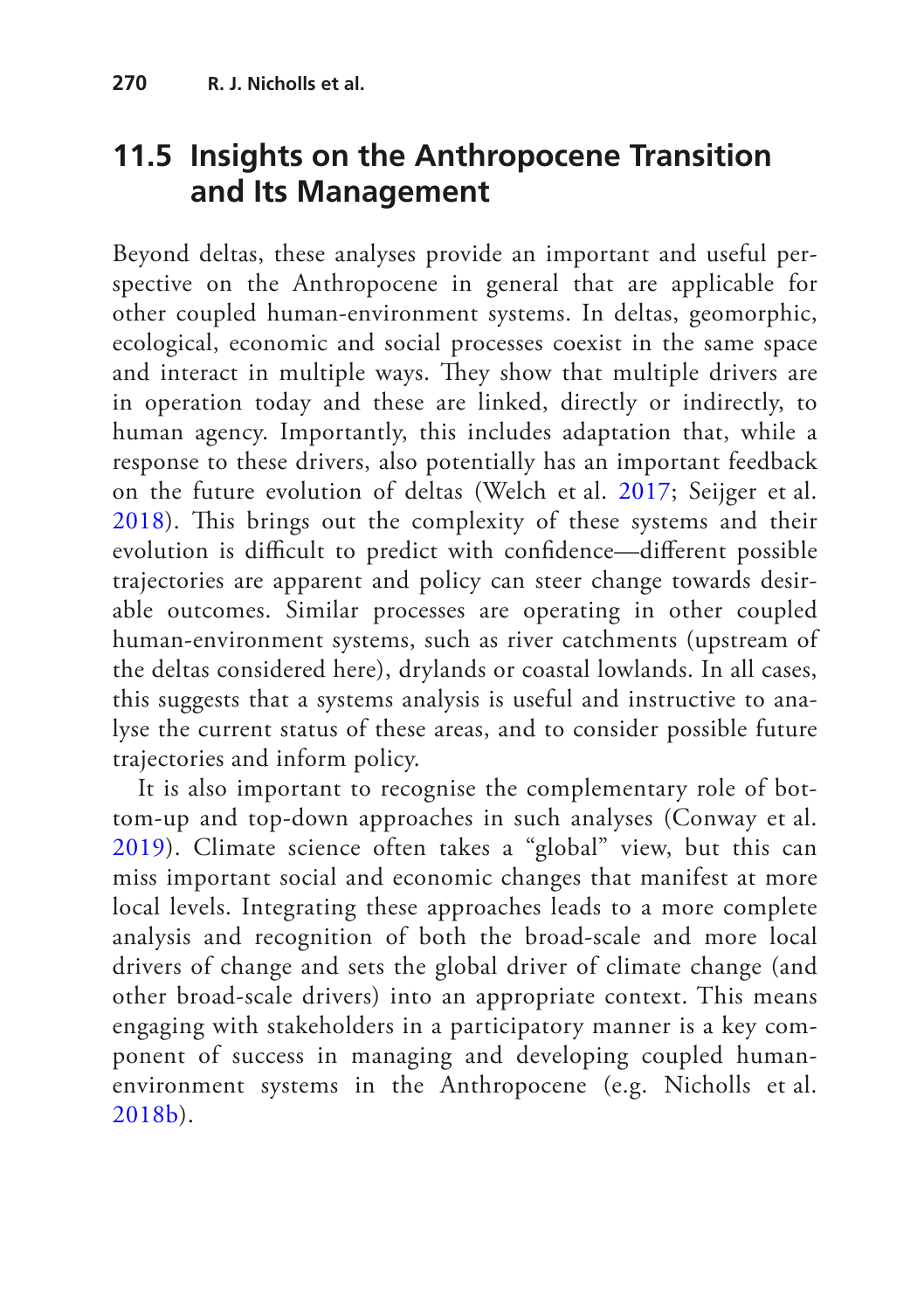# **11.6 Key Lessons**

This book identifies a number of important dimensions of sustainability for deltas in the Anthropocene. Firstly, it demonstrates that deltas are hotspots in the Anthropocene transition and exemplify many of the diverse social and environmental changes that are occurring across the planet. The range of biophysical and socio-economic processes interacting in deltas, including migration flows and adaptation choices, are shaping their future development and sustainability or persistence. Deltas are, therefore, about more than sediment supply and geomorphic change, but sediment availability and sedimentation emerge as key factors infuencing long-term delta survivability. Over the next 30 years, all the deltas considered here have potential to develop in ways that will deliver great benefts for their populations (Boxes [11.1](#page-2-0)–[11.3\)](#page-21-0). Economic development can create signifcant adaptive capacity to address the challenges that lie beyond this time frame, especially if the framework for such responses is planned now rather than delayed.

Strategic adaptation and consideration of delta development trajectories can help to avoid lock-in and other irreversible decisions strategic raising of agricultural and natural areas with controlled sedimentation should be encouraged and become the norm where possible. However, it is unclear if sufficient sediment will be available in all cases, and this does not address urban areas where more traditional food defence is likely to remain the key form of risk management. The prospect of occasional large floods in delta cities is a significant concern (cf. Hallegatte et al. [2013\)](#page-28-11). This raises the question about the trade-off between elevation and wealth. For example, Day et al. ([2016\)](#page-27-0) and many other sources see elevation in deltas as fundamental. Yet the Netherlands presently copes with such conditions of lost elevation, refecting its high wealth, access to technology and good governance. Hence, while the long term health of deltas is dependent on sediment supply, wealthy societies in deltas can, in effect, buy time and adapt with technology, and economic growth greatly increases the capacity of these options.

Long-term adaptation and planning is becoming more common in deltas around the world aiming to balance the biophysical and societal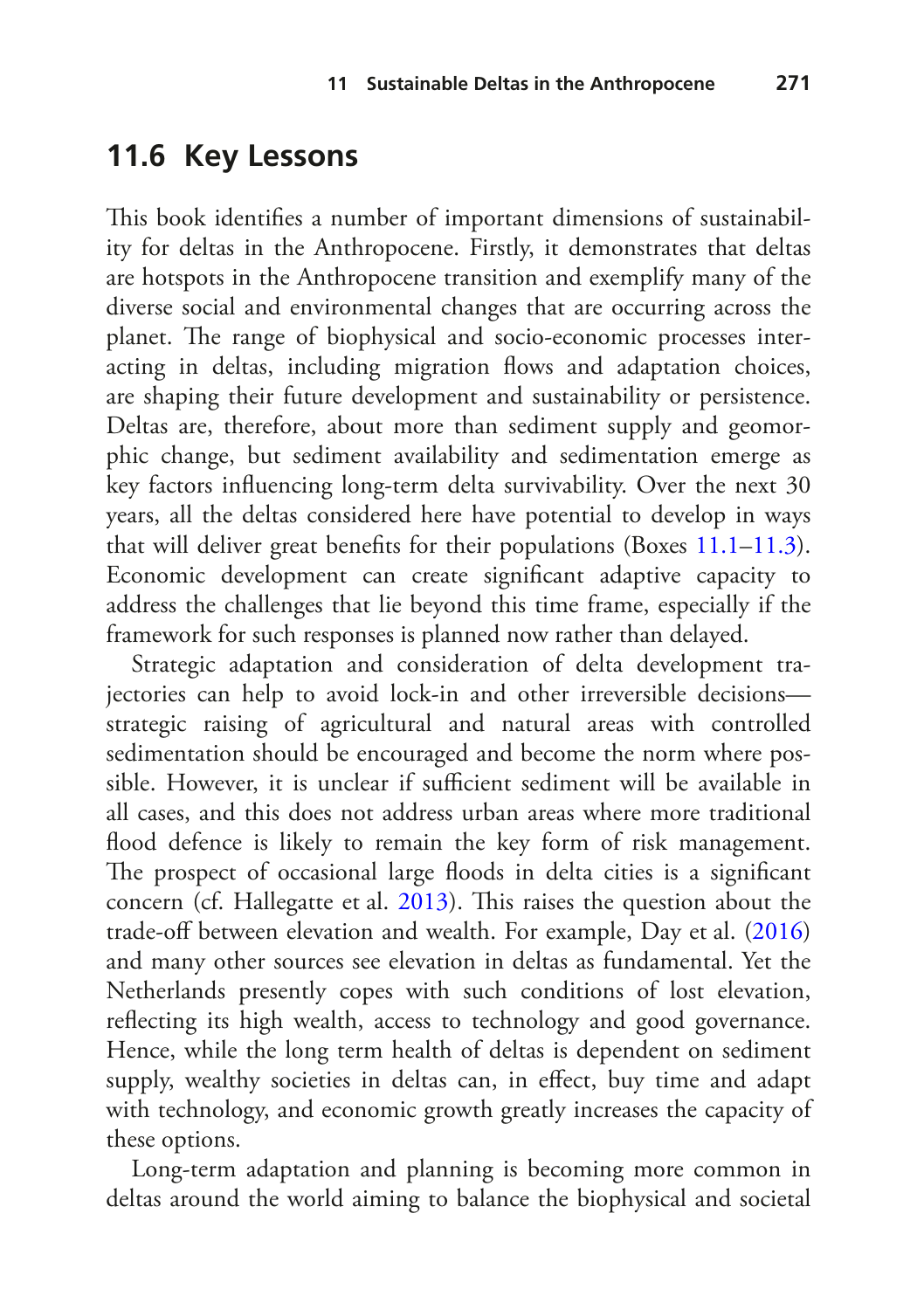needs. However, as we look to the long-term (i.e. 2100 and beyond), there are ultimately three policy choices for deltas in the face of sea-level rise and subsidence: (i) abandon the coastal zone; (ii) protect the population of the coastal zone with ever-higher defences, including pumping, and consideration of residual risk; or (iii) raise land elevation by controlled sedimentation. As noted, this dilemma can be dodged in the short-term, but as time goes on this stark choice will become clearer and clearer. In populated deltas, building elevation is an attractive option if sufficient sediment is available and it can be delivered to the delta surface in a manner that is socially acceptable. The absence of such proposals in the current BDP2100 is noteworthy and much work remains to be done in promoting this approach. However, the BDP2100 will be regularly updated allowing such innovation. In contrast, in the Volta Delta controlled sedimentation does not seem to be an option as there is no sediment supply and other approaches are required.

Many earlier analyses paint a negative picture of the future of deltas and suggest that, without radical transformation, disaster lies ahead (e.g. Syvitski et al. [2009;](#page-31-0) Day et al. [2016](#page-27-0)). This book recognises those major challenges, but it also highlights opportunities and possible trajectories where these deltas will prosper, in some senses the potential for a good Anthropocene (Bennett et al. [2016\)](#page-26-0). These futures depend on significant adaptation, be it working with nature to build elevation via controlled sedimentation, or more traditional hard adaptation approaches such as building and improving dikes and embankments and moving towards a situation resembling the Netherlands. Bennett et al. [\(2016](#page-26-0)) defne "seeds" of a good Anthropocene, and in deltas this would seem to include working with natural approaches to maximise geomorphic sustainability. Importantly, delta scale simulations, including human agency, are becoming feasible (Angamuthu et al. [2018](#page-26-8)), facilitating this approach. Equally, there are trajectories where collapse may occur especially under scenarios of degraded livelihoods and extreme events. To a great extent, the future efectiveness of delta-specifc approaches will be tempered by the overall quality of governance in basins as a whole. It is important to recognise that not all deltas will behave or respond in the same ways, and success stories in some deltas may be offset by failure in others.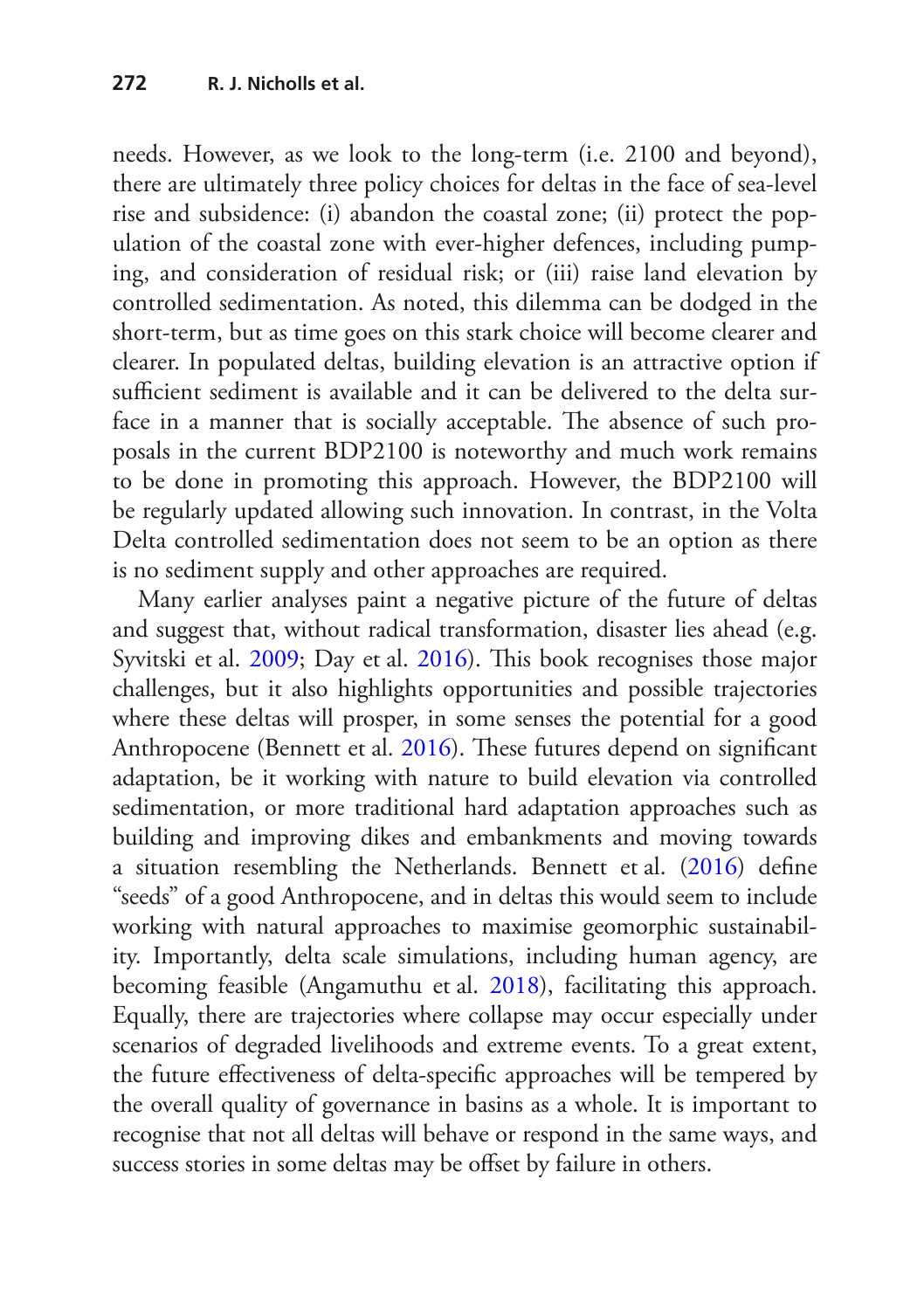# **References**

- <span id="page-26-5"></span>Ahmed, N., Troell, M., Allison, E. H., & Muir, J. F. (2010). Prawn postlarvae fshing in coastal Bangladesh: Challenges for sustainable livelihoods. *Marine Policy, 34*(2), 218–227. [https://doi.org/10.1016/j.marpol.2009.06.008](http://dx.doi.org/10.1016/j.marpol.2009.06.008).
- <span id="page-26-3"></span>Ali, A. M. S. (2006). Rice to shrimp: Land use/land cover changes and soil degradation in southwestern Bangladesh. *Land Use Policy, 23*(4), 421–435. [https://doi.org/10.1016/j.landusepol.2005.02.001](http://dx.doi.org/10.1016/j.landusepol.2005.02.001).
- <span id="page-26-7"></span>Amoako-Johnson, F., Hutton, C. W., Hornby, D., Lázár, A. N., & Mukhopadhyay, A. (2016). Is shrimp farming a successful adaptation to salinity intrusion? A geospatial associative analysis of poverty in the populous Ganges–Brahmaputra–Meghna Delta of Bangladesh. *Sustainability Science, 11*(3), 423–439. [https://doi.org/10.1007/s11625-016-0356-6](http://dx.doi.org/10.1007/s11625-016-0356-6).
- <span id="page-26-8"></span>Angamuthu, B., Darby, S. E., & Nicholls, R. J. (2018). Impacts of natural and human drivers on the multi-decadal morphological evolution of tidally-infuenced deltas. *Proceedings of the Royal Society A: Mathematical, Physical and Engineering Science, 474,* 2219. [https://doi.org/10.1098/rspa.2018.0396.](http://dx.doi.org/10.1098/rspa.2018.0396)
- <span id="page-26-2"></span>Auerbach, L. W., Goodbred, S. L., Jr., Mondal, D. R., Wilson, C. A., Ahmed, K. R., Roy, K., et al. (2015). Flood risk of natural and embanked landscapes on the Ganges-Brahmaputra tidal delta plain. *Nature Climate Change, 5,* 153–157. [https://doi.org/10.1038/nclimate2472](http://dx.doi.org/10.1038/nclimate2472).
- <span id="page-26-4"></span>Azad, A. K., Jensen, K. R., & Lin, C. K. (2009). Coastal aquaculture development in Bangladesh: Unsustainable and sustainable experiences. *Environmental Management, 44*(4), 800–809. [https://doi.org/10.1007/](http://dx.doi.org/10.1007/s00267-009-9356-y) [s00267-009-9356-y](http://dx.doi.org/10.1007/s00267-009-9356-y).
- <span id="page-26-6"></span>BBS. (2017). *Bangladesh statistics 2017*. Bangladesh Bureau of Statistics, Statistics and Informatics Division (SID), Ministry of Planning, Bangladesh. [http://bbs.portal.gov.bd/sites/default/files/files/bbs.portal.gov.bd/page/](http://bbs.portal.gov.bd/sites/default/files/files/bbs.portal.gov.bd/page/a1d32f13_8553_44f1_92e6_8ff80a4ff82e/Bangladesh%20%20Statistics-2017.pdf) [a1d32f13\\_8553\\_44f1\\_92e6\\_8ff80a4ff82e/Bangladesh%20%20](http://bbs.portal.gov.bd/sites/default/files/files/bbs.portal.gov.bd/page/a1d32f13_8553_44f1_92e6_8ff80a4ff82e/Bangladesh%20%20Statistics-2017.pdf) [Statistics-2017.pdf](http://bbs.portal.gov.bd/sites/default/files/files/bbs.portal.gov.bd/page/a1d32f13_8553_44f1_92e6_8ff80a4ff82e/Bangladesh%20%20Statistics-2017.pdf).
- <span id="page-26-1"></span>BDP2100. (2018). *Bangladesh delta plan 2100. Volumes 1-Strategy and 2-Investment plan*. General Economics Division (GED), Bangladesh Planning Commission, Government of the People's Republic of Bangladesh, Dhaka, Bangladesh. <https://www.bangladeshdeltaplan2100.org/>. Last accessed 8 October 2018.
- <span id="page-26-0"></span>Bennett, E. M., Solan, M., Biggs, R., McPhearson, T., Norström, A. V., Olsson, P., et al. (2016). Bright spots: Seeds of a good Anthropocene. *Frontiers in Ecology and the Environment, 14*(8), 441–448. [https://doi.org/10.1002/fee.1309.](http://dx.doi.org/10.1002/fee.1309)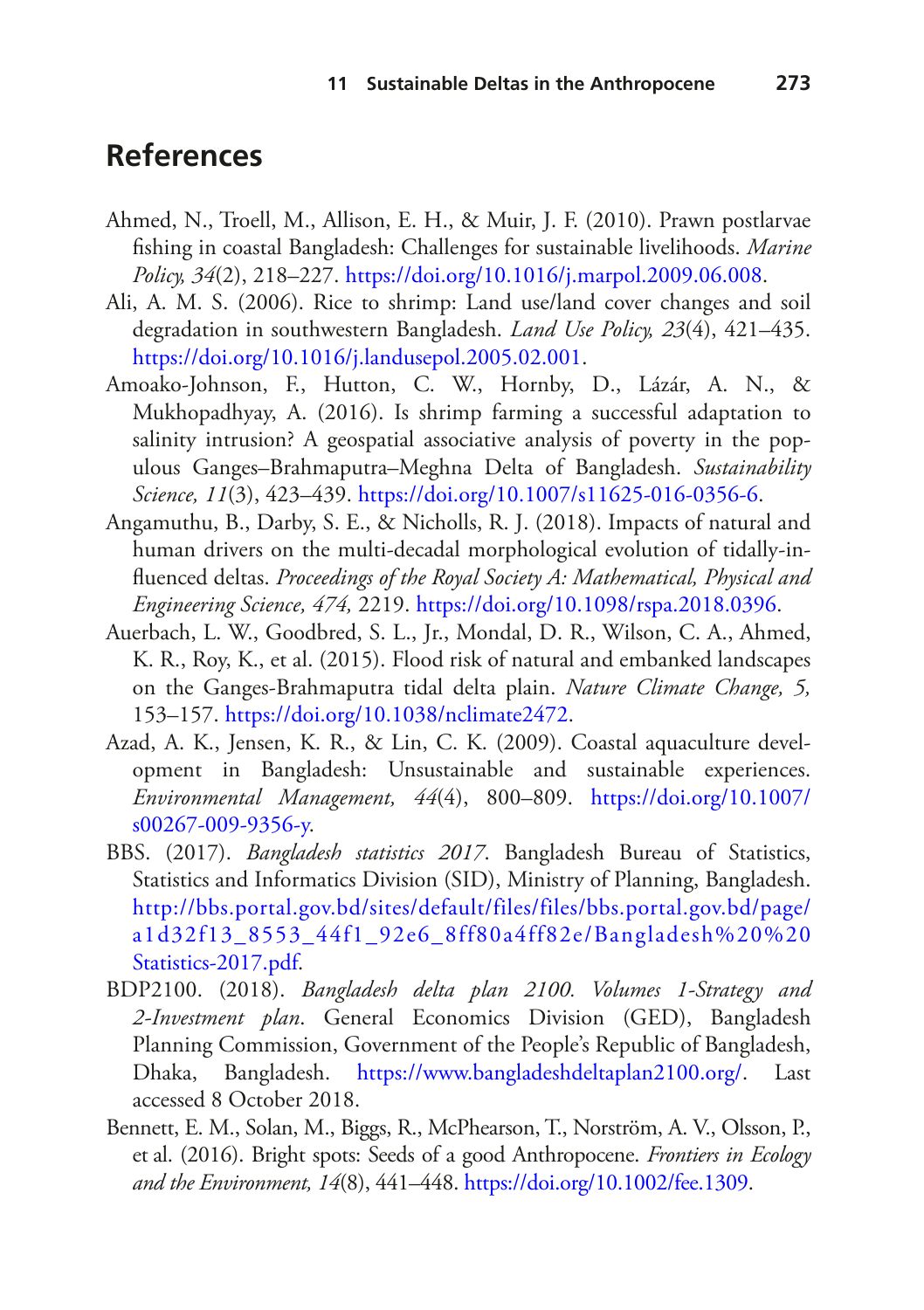- <span id="page-27-1"></span>Bianchi, T. S. (2016). *Deltas and humans: A long relationship now threatened by global change*. Oxford, UK: Oxford University Press.
- <span id="page-27-6"></span>Brown, S., Nicholls, R. J., Lázár, A. N., Hornby, D. D., Hill, C., Hazra, S., et al. (2018). What are the implications of sea-level rise for a 1.5, 2 and 3 °C rise in global mean temperatures in the Ganges-Brahmaputra-Meghna and other vulnerable deltas? *Regional Environmental Change, 18*(6), 1829– 1842.<http://dx.doi.org/10.1007/s10113-018-1311-0>.
- <span id="page-27-7"></span>Chapman, A., & Darby, S. (2016). Evaluating sustainable adaptation strategies for vulnerable mega-deltas using system dynamics modelling: Rice agriculture in the Mekong Delta's An Giang Province, Vietnam. *Science of the Total Environment, 559*, 326–338. [https://doi.org/10.1016/j.](http://dx.doi.org/10.1016/j.scitotenv.2016.02.162) [scitotenv.2016.02.162](http://dx.doi.org/10.1016/j.scitotenv.2016.02.162).
- <span id="page-27-8"></span>Conway, D., Nicholls, R. J., Brown, S., Tebboth, M., Adger, W. N., Bashir, A., et al. (2019). The need for bottom-up assessments of climate risks and adaptation in climate-sensitive regions. *Nature Climate Change, 9*, 503–511. [https://doi.org/10.1038/s41558-019-0502-0.](http://dx.doi.org/10.1038/s41558-019-0502-0)
- <span id="page-27-3"></span>Costanza, R., Mitsch, W. J., & Day, J. W., Jr. (2006). A new vision for New Orleans and the Mississippi Delta: Applying ecological economics and ecological engineering. *Frontiers in Ecology and the Environment, 4*(9), 465–472. [http://dx.doi.org/10.1890/1540-9295\(2006\)4\[465:ANVFNO\]2.0.CO;2.](http://dx.doi.org/10.1890/1540-9295(2006)4%5b465:ANVFNO%5d2.0.CO%3b2)
- <span id="page-27-2"></span>CPRAL. (2017). *Louisiana's comprehensive master plan for a sustainable coast: Commited to our coast*. Baton Rouge, LA: Coastal Protection and Restoration Authority of Louisiana. [http://coastal.la.gov/wp-content/](http://coastal.la.gov/wp-content/uploads/2017/04/2017-Coastal-Master-Plan_Web-Single-Page_CFinal-with-Effective-Date-06092017.pdf) [uploads/2017/04/2017-Coastal-Master-Plan\\_Web-Single-Page\\_CFinal](http://coastal.la.gov/wp-content/uploads/2017/04/2017-Coastal-Master-Plan_Web-Single-Page_CFinal-with-Effective-Date-06092017.pdf)[with-Efective-Date-06092017.pdf](http://coastal.la.gov/wp-content/uploads/2017/04/2017-Coastal-Master-Plan_Web-Single-Page_CFinal-with-Effective-Date-06092017.pdf). Last accessed 20 December 2018.
- <span id="page-27-5"></span>Darby, S. E., Nicholls, R. J., Rahman, M. M., Brown, S., & Karim, R. (2018). A sustainable future supply of fuvial sediment for the Ganges-Brahmaputra Delta. In R. J. Nicholls, C. W. Hutton, W. N. Adger, S. E. Hanson, M. M. Rahman, & M. Salehin (Eds.), *Ecosystem services for well-being in deltas: Integrated assessment for policy analysis* (pp. 277–291). Cham: Springer. [http://dx.doi.org/10.1007/978-3-319-71093-8\\_15](http://dx.doi.org/10.1007/978-3-319-71093-8_15).
- <span id="page-27-0"></span>Day, J. W., Agboola, J., Chen, Z., D'Elia, C., Forbes, D. L., Giosan, L., et al. (2016). Approaches to defning deltaic sustainability in the 21st century. *Estuarine, Coastal and Shelf Science, 183*, 275–291. [http://dx.doi.](http://dx.doi.org/10.1016/j.ecss.2016.06.018) [org/10.1016/j.ecss.2016.06.018.](http://dx.doi.org/10.1016/j.ecss.2016.06.018)
- <span id="page-27-4"></span>Day, J. W., Boesch, D. F., Clairain, E. J., Kemp, G. P., Laska, S. B., Mitsch, W. J., et al. (2007). Restoration of the Mississippi Delta: Lessons from hurricanes Katrina and Rita. *Science, 315*(5819), 1679. [http://dx.doi.](http://dx.doi.org/10.1126/science.1137030) [org/10.1126/science.1137030.](http://dx.doi.org/10.1126/science.1137030)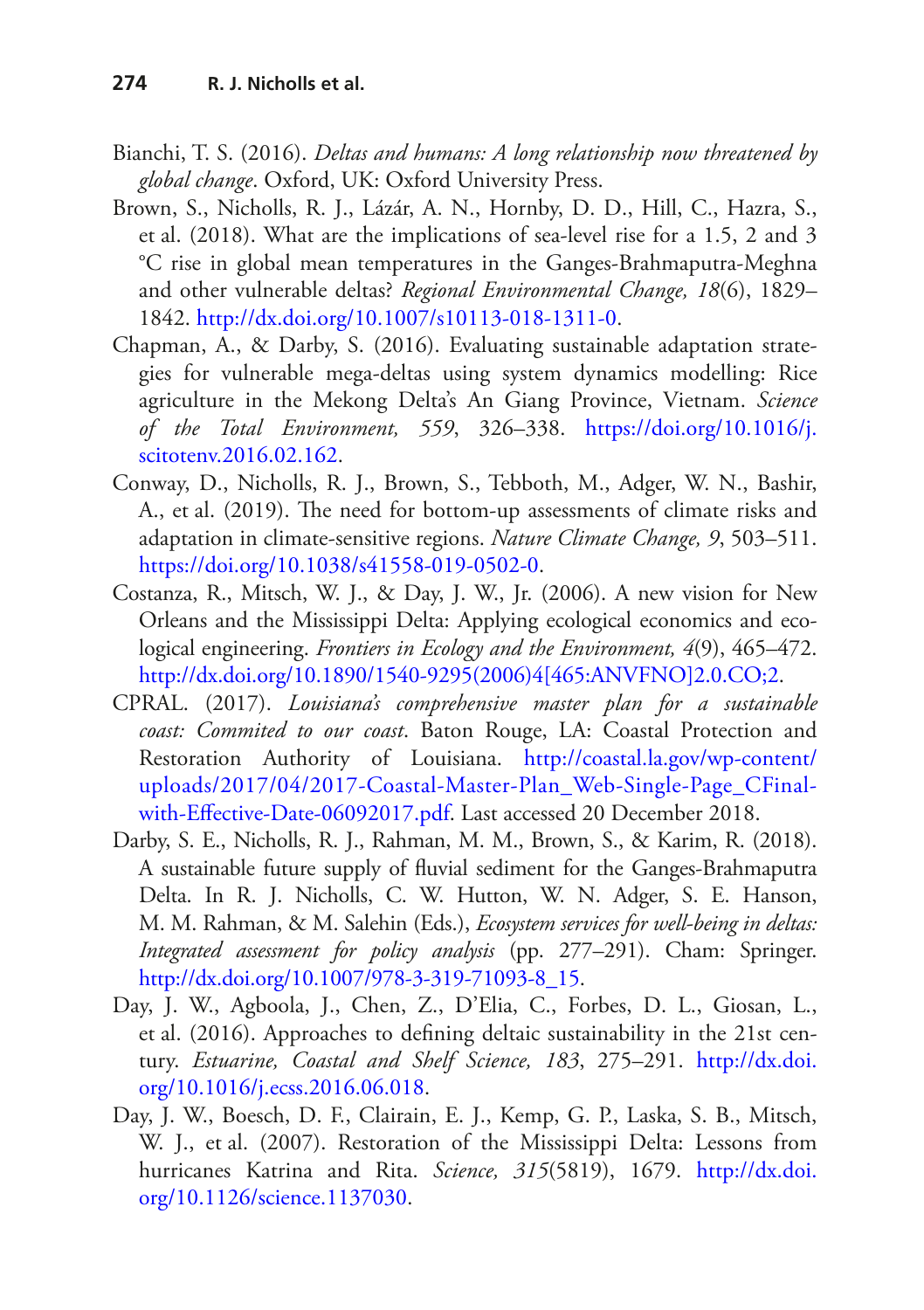- <span id="page-28-5"></span>Day, J. W., Kemp, G. P., Freeman, A., & Muth, D. P. (2014). *Perspectives on*  the restoration of the Mississippi Delta: The once and future delta. Netherlands: Springer.
- <span id="page-28-2"></span>Deltacommissie. (2008). Working together with water. A living land builds for its future. Findings of the Delta Commissie. The Netherlands: Delta Commissie. [http://www.deltacommissie.com/doc/deltareport\\_full.pdf.](http://www.deltacommissie.com/doc/deltareport_full.pdf) Last accessed 28 August 2017.
- <span id="page-28-4"></span>DP. (2018). *Delta programme 2018—Continuing the work on a sustainable and safe delta*. The Netherlands: Delta programme. [https://deltapro](https://deltaprogramma2018.deltacommissaris.nl/viewer/publication/1/2-delta-programme)[gramma2018.deltacommissaris.nl/viewer/publication/1/2-delta-programme](https://deltaprogramma2018.deltacommissaris.nl/viewer/publication/1/2-delta-programme).
- <span id="page-28-6"></span>Fan, X., Pedroli, B., Liu, G., Liu, Q., Liu, H., & Shu, L. (2012). Soil salinity development in the yellow river delta in relation to groundwater dynamics. *Land Degradation & Development, 23*(2), 175–189. [http://dx.doi.](http://dx.doi.org/10.1002/ldr.1071) [org/10.1002/ldr.1071.](http://dx.doi.org/10.1002/ldr.1071)
- <span id="page-28-1"></span>Faruk, M., Ashraf, S. A., & Ferdaus, M. (2018). An analysis of inclusiveness and accessibility of cyclone shelters, Bangladesh. *Procedia Engineering, 212*, 1099–1106. [https://doi.org/10.1016/j.proeng.2018.01.142](http://dx.doi.org/10.1016/j.proeng.2018.01.142).
- <span id="page-28-8"></span>Flaherty, M., Vandergeest, P., & Miller, P. (1999). Rice paddy or shrimp pond: Tough decisions in rural Thailand. *World Development*, 27(12), 2045–2060. [https://doi.org/10.1016/S0305-750X\(99\)00100-X.](http://dx.doi.org/10.1016/S0305-750X(99)00100-X)
- <span id="page-28-3"></span>Gain, A. K., Benson, D., Rahman, R., Datta, D. K., & Rouillard, J. J. (2017). Tidal river management in the south west Ganges-Brahmaputra Delta in Bangladesh: Moving towards a transdisciplinary approach? *Environmental Science & Policy, 75,* 111–120. [https://doi.org/10.1016/j.](http://dx.doi.org/10.1016/j.envsci.2017.05.020) [envsci.2017.05.020.](http://dx.doi.org/10.1016/j.envsci.2017.05.020)
- <span id="page-28-10"></span>Ghosh, S. (2018). A cross-border coal power plant could put Sundarbans at risk. *The Wire*.
- <span id="page-28-0"></span>Giosan, L., Syvitksi, J. P. M., Constantinescu, S., & Day, J. (2014). Climate change: Protect the world's deltas. *Nature, 516,* 31–33. [https://doi.](http://dx.doi.org/10.1038/516031a) [org/10.1038/516031a](http://dx.doi.org/10.1038/516031a).
- <span id="page-28-7"></span>Goss, K. F. (2003). Environmental flows, river salinity and biodiversity conservation: Managing trade-ofs in the Murray–Darling basin. *Australian Journal of Botany, 51*(6), 619–625. [https://doi.org/10.1071/BT03003](http://dx.doi.org/10.1071/BT03003).
- <span id="page-28-11"></span>Hallegatte, S., Green, C., Nicholls, R. J., & Corfee-Morlot, J. (2013). Future food losses in major coastal cities. *Nature Climate Change, 3*, 802. [http://](http://dx.doi.org/10.1038/nclimate1979) [dx.doi.org/10.1038/nclimate1979.](http://dx.doi.org/10.1038/nclimate1979)
- <span id="page-28-9"></span>Hoq, M. E. (2007). An analysis of fsheries exploitation and management practices in Sundarbans mangrove ecosystem, Bangladesh. *Ocean*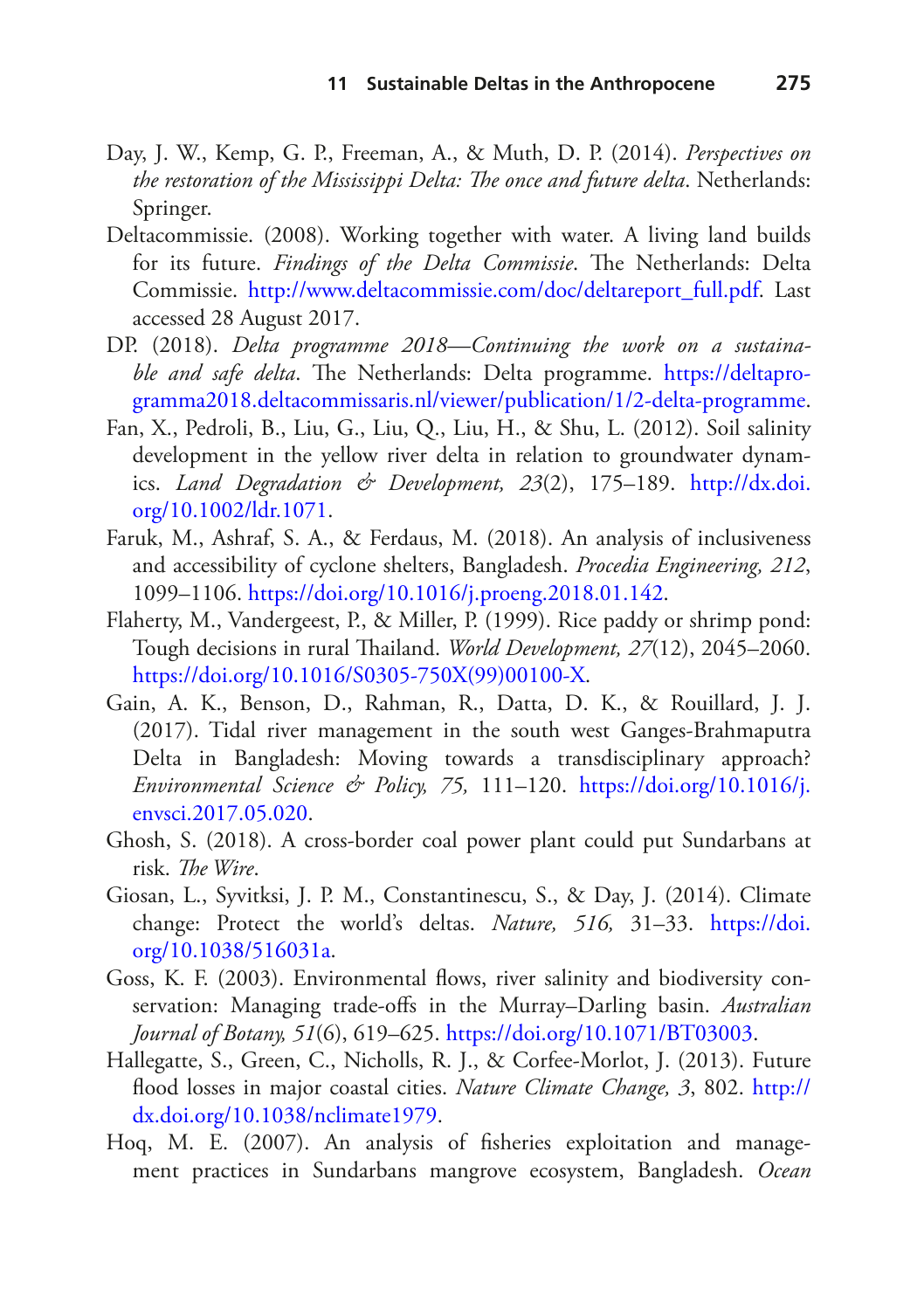*& Coastal Management, 50*(5), 411–427. [https://doi.org/10.1016/j.](http://dx.doi.org/10.1016/j.ocecoaman.2006.11.001) [ocecoaman.2006.11.001](http://dx.doi.org/10.1016/j.ocecoaman.2006.11.001).

- <span id="page-29-4"></span>Hossain, M. S., Uddin, M. J., & Fakhruddin, A. N. M. (2013). Impacts of shrimp farming on the coastal environment of Bangladesh and approach for management. *Reviews in Environmental Science and Bio/Technology, 12*(3), 313–332. [https://doi.org/10.1007/s11157-013-9311-5.](http://dx.doi.org/10.1007/s11157-013-9311-5)
- <span id="page-29-7"></span>Hutton, C. W., Nicholls, R. J., Lázár, A. N., Chapman, A., Schaafsma, M., & Salehin, M. (2018). Potential trade-ofs between the Sustainable Development Goals in coastal Bangladesh. *Sustainability, 10*(4), 1008. <http://dx.doi.org/10.3390/su10041108>.
- <span id="page-29-0"></span>Kabat, P., Fresco, L. O., Stive, M. J. F., Veerman, C. P., van Alphen, J. S. L. J., Parmet, B. W. A. H., et al. (2009). Dutch coasts in transition. *Nature Geoscience, 2*, 450. [http://dx.doi.org/10.1038/ngeo572.](http://dx.doi.org/10.1038/ngeo572)
- <span id="page-29-8"></span>Machingura, F., & Lally, S. (2017). *The Sustainable Development Goals and their trade-ofs* (ODI Development Progress, Case Study Report). London, UK: Overseas Development Institute (ODI). [https://www.odi.org/pub](https://www.odi.org/publications/10726-sustainable-development-goals-and-their-trade-offs)[lications/10726-sustainable-development-goals-and-their-trade-ofs](https://www.odi.org/publications/10726-sustainable-development-goals-and-their-trade-offs). Last accessed 4 April 2019.
- <span id="page-29-3"></span>MDP. (2013). *Mekong Delta plan: Long-term vision and strategy for a safe, prosperous and sustainable delta* (pp. 126 p.). [https://www.wur.nl/upload\\_](https://www.wur.nl/upload_mm/2/c/3/b5f2e669-cb48-4ed7-afb6-682f5216fe7d_mekong.pdf) [mm/2/c/3/b5f2e669-cb48-4ed7-afb6-682f5216fe7d\\_mekong.pdf.](https://www.wur.nl/upload_mm/2/c/3/b5f2e669-cb48-4ed7-afb6-682f5216fe7d_mekong.pdf)
- <span id="page-29-2"></span>Meckel, T. A., Ten Brink, U. S., & Williams, S. J. (2007). Sediment compaction rates and subsidence in deltaic plains: Numerical constraints and stratigraphic infuences. *Basin Research, 19*(1), 19–31. [https://doi.](http://dx.doi.org/10.1111/j.1365-2117.2006.00310.x) [org/10.1111/j.1365-2117.2006.00310.x.](http://dx.doi.org/10.1111/j.1365-2117.2006.00310.x)
- <span id="page-29-6"></span>Mehra, M., & Bhattacharya, G. (2019). Energy transitions in India: Implications for energy access, greener energy, and energy security. *Georgetown Journal of Asian Afairs.* [http://hdl.handle.net/10822/1053156.](http://hdl.handle.net/10822/1053156)
- <span id="page-29-1"></span>Mekong Delta Consortium. (2013). *Mekong Delta plan: Long-term vision and strategy for a safe, prosperous and sustainable delta*. Partners for Water, Netherlands. Ministry of Infrastructure and Environment, Embassy of the Kingdom of the Netherlands, Hanoi Ministry of Natural Resources and Environment, Ministry of Agriculture and Rural Development Consortium, Royal HaskoningDHV, WUR, Deltares, Amersfoort, Netherlands. [https://www.mekongdeltaplan.com/storage/fles/fles/mekong](https://www.mekongdeltaplan.com/storage/files/files/mekong-delta-plan.pdf%3f1)[delta-plan.pdf?1.](https://www.mekongdeltaplan.com/storage/files/files/mekong-delta-plan.pdf%3f1) Last accessed 10 April 2019.
- <span id="page-29-5"></span>Mukhopadhyay, A., Payo, A., Chanda, A., Ghosh, T., Chowdhury, S. M., & Hazra, S. (2018). Dynamics of the Sundarbans mangroves in Bangladesh under climate change. In R. J. Nicholls, C. W. Hutton, W. N. Adger,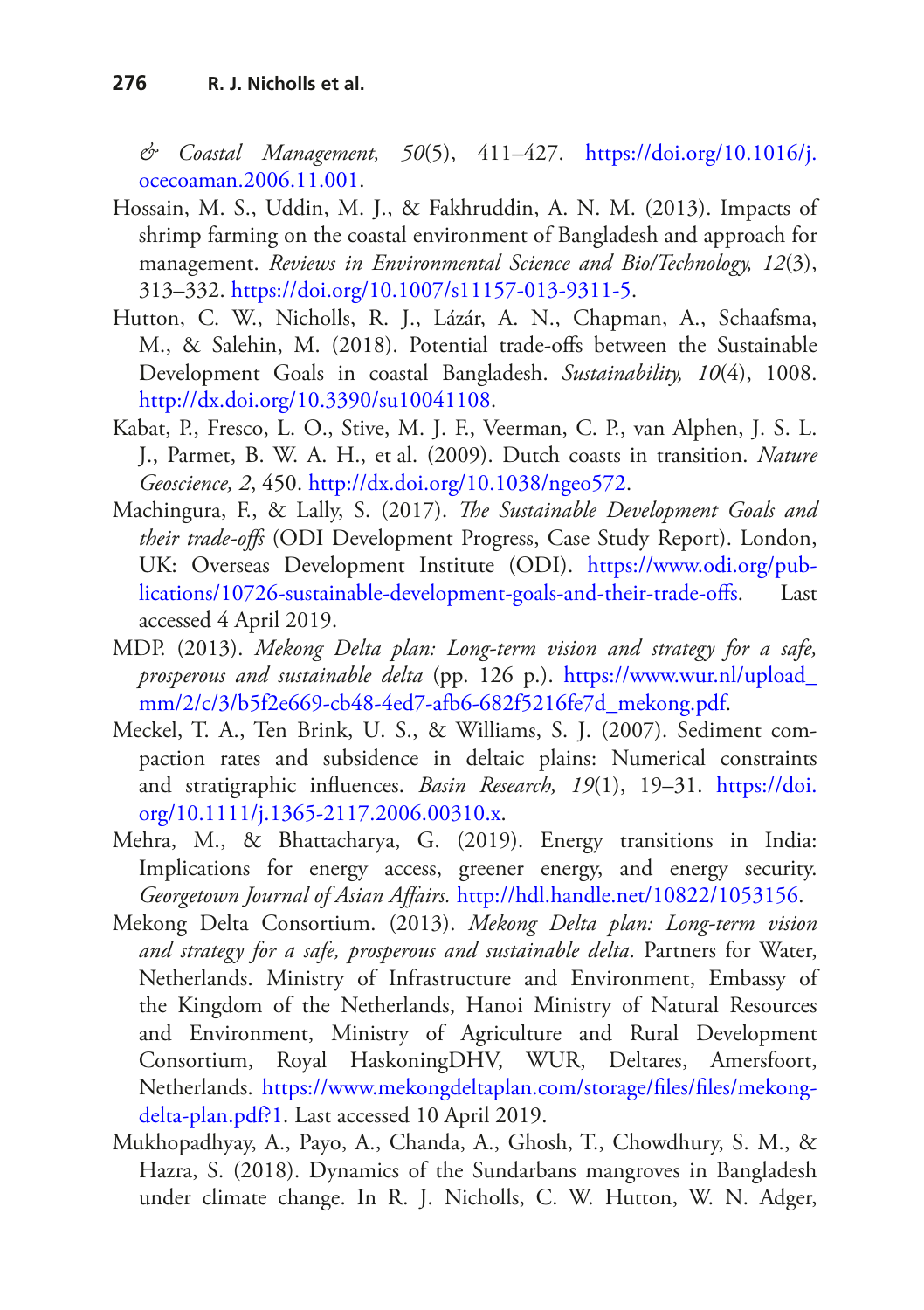S. E. Hanson, M. M. Rahman, & M. Salehin (Eds.), *Ecosystem services for well-being in deltas: Integrated assessment for policy analysis* (pp. 489–503). Cham: Springer. [http://dx.doi.org/10.1007/978-3-319-71093-8\\_26](http://dx.doi.org/10.1007/978-3-319-71093-8_26).

- <span id="page-30-1"></span>Nicholls, R. J. (2018). Adapting to sea-level rise. In Z. Zommers & K. Alverson (Eds.), *Resilience: The science of adaptation to climate change* (pp. 14–29). Oxford, UK: Elsevier.
- <span id="page-30-2"></span>Nicholls, R. J., Brown, S., Goodwin, P., Wahl, T., Lowe, J., Solan, M., et al. (2018a). Stabilization of global temperature at 1.5°C and 2.0°C: Implications for coastal areas. *Philosophical Transactions of the Royal Society, 376*(2119). [http://dx.doi.org/10.1098/rsta.2016.0448.](http://dx.doi.org/10.1098/rsta.2016.0448)
- <span id="page-30-8"></span>Nicholls, R. J., Hutton, C., Adger, W. N., Hanson, S. E., Rahman, M. M., & Salehin, M. (Eds.). (2018b). *Ecosystem services for well-being in deltas: Integrated assessment for policy analysis*. London, UK: Palgrave Macmillan.
- <span id="page-30-0"></span>Paola, C., Twilley, R. R., Edmonds, D. A., Kim, W., Mohrig, D., Parker, G., et al. (2010). Natural processes in delta restoration: Application to the Mississippi Delta. *Annual Review of Marine Science, 3*(1), 67–91. [https://](http://dx.doi.org/10.1146/annurev-marine-120709-142856) [doi.org/10.1146/annurev-marine-120709-142856](http://dx.doi.org/10.1146/annurev-marine-120709-142856).
- <span id="page-30-5"></span>Paul, A. K., & Røskaft, E. (2013). Environmental degradation and loss of traditional agriculture as two causes of conficts in shrimp farming in the southwestern coastal Bangladesh: Present status and probable solutions. *Ocean and Coastal Management, 85,* 19–28. [https://doi.org/10.1016/j.](http://dx.doi.org/10.1016/j.ocecoaman.2013.08.015) [ocecoaman.2013.08.015](http://dx.doi.org/10.1016/j.ocecoaman.2013.08.015).
- <span id="page-30-7"></span>Payo, A., Mukhopadhyay, A., Hazra, S., Ghosh, T., Ghosh, S., Brown, S., et al. (2016). Projected changes in area of the Sundarban mangrove forest in Bangladesh due to SLR by 2100. *Climatic Change, 139*(2), 279–291. [https://doi.org/10.1007/s10584-016-1769-z.](http://dx.doi.org/10.1007/s10584-016-1769-z)
- <span id="page-30-6"></span>Quassem, M. A., Khan, B. U., Uddin, A. M. K., Ahmad, M., & Koudstaal, R. (2003). *A systems analysis of shrimp production* (Working Paper WP014). Program Development Office for Integrated Coastal Zone Management Plan (PDO-ICZMP).
- <span id="page-30-3"></span>Rahman, M. H., Lund, T., & Bryceson, I. (2011). Salinity impacts on agro-biodiversity in three coastal, rural villages of Bangladesh. *Ocean and Coastal Management, 54*(6), 455–468. [https://doi.org/10.1016/j.](http://dx.doi.org/10.1016/j.ocecoaman.2011.03.003) [ocecoaman.2011.03.003](http://dx.doi.org/10.1016/j.ocecoaman.2011.03.003).
- <span id="page-30-9"></span>Ravallion, M. (2001). Growth, inequality and poverty: Looking beyond averages. *World Development, 29*(11), 1803–1815. [https://doi.org/10.1016/](http://dx.doi.org/10.1016/S0305-750X(01)00072-9) [S0305-750X\(01\)00072-9](http://dx.doi.org/10.1016/S0305-750X(01)00072-9).
- <span id="page-30-4"></span>Renaud, F. G., Le, T. T. H., Lindener, C., Guong, V. T., & Sebesvari, Z. (2015). Resilience and shifts in agro-ecosystems facing increasing sea-level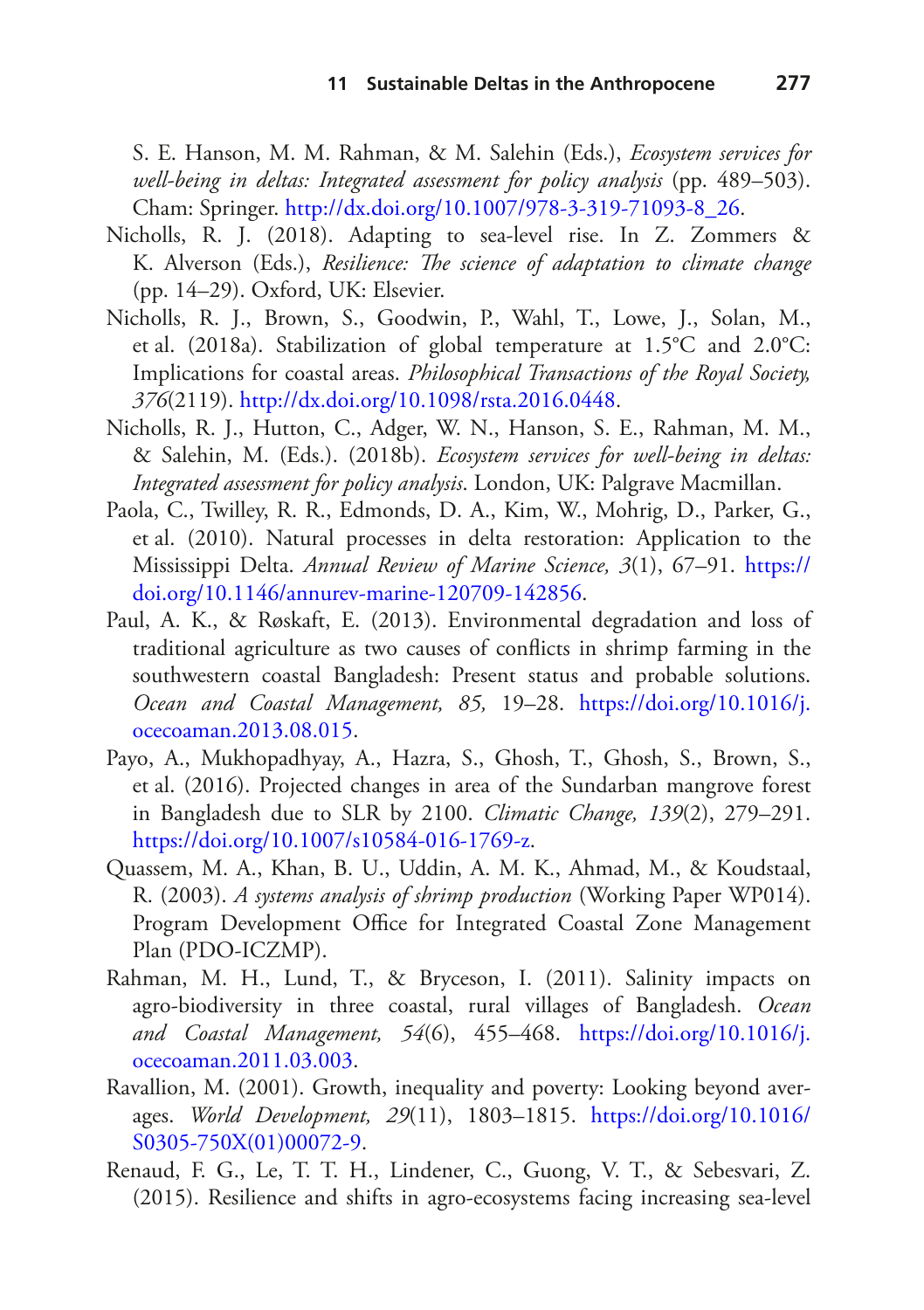rise and salinity intrusion in Ben Tre Province, Mekong Delta. *Climatic Change, 133*(1), 69–84. [https://doi.org/10.1007/s10584-014-1113-4.](http://dx.doi.org/10.1007/s10584-014-1113-4)

- <span id="page-31-1"></span>Seijger, C., Douven, W., van Halsema, G., Hermans, L., Evers, J., Phi, H. L., et al. (2017). An analytical framework for strategic delta planning: Negotiating consent for long-term sustainable delta development. *Journal of Environmental Planning and Management, 60*(8), 1485–1509. [https://doi.](http://dx.doi.org/10.1080/09640568.2016.1231667) [org/10.1080/09640568.2016.1231667](http://dx.doi.org/10.1080/09640568.2016.1231667).
- <span id="page-31-4"></span>Seijger, C., Ellen, G. J., Janssen, S., Verheijen, E., & Erkens, G. (2018). Sinking deltas: Trapped in a dual lock-in of technology and institutions. *Prometheus*, 1–21. [http://dx.doi.org/10.1080/08109028.2018.1504867.](http://dx.doi.org/10.1080/08109028.2018.1504867)
- <span id="page-31-3"></span>Smajgl, A., Toan, T. Q., Nhan, D. K., Ward, J., Trung, N. H., Tri, L. Q., et al. (2015). Responding to rising sea levels in the Mekong Delta. *Nature Climate Change, 5,* 167–174. [https://doi.org/10.1038/nclimate2469.](http://dx.doi.org/10.1038/nclimate2469)
- <span id="page-31-2"></span>Stive, M. J. F., Fresco, L. O., Kabat, P., Parmet, B. W. A. H., & Veerman, C. P. (2011). How the Dutch plan to stay dry over the next century. *Proceedings of the Institution of Civil Engineers—Civil Engineering, 164*(3), 114–121. [https://doi.org/10.1680/cien.2011.164.3.114.](http://dx.doi.org/10.1680/cien.2011.164.3.114)
- <span id="page-31-5"></span>Suckall, N., Tompkins, E. L., Nicholls, R. J., Kebede, A. S., Lázár, A. N., Hutton, C., et al. (2018). A framework for identifying and selecting long term adaptation policy directions for deltas. *Science of the Total Environment, 633,* 946–957. [https://doi.org/10.1016/j.scitotenv.2018.03.234.](http://dx.doi.org/10.1016/j.scitotenv.2018.03.234)
- <span id="page-31-8"></span>Swapan, M. S. H., & Gavin, M. (2011). A desert in the delta: Participatory assessment of changing livelihoods induced by commercial shrimp farming in southwest Bangladesh. *Ocean and Coastal Management, 54*(1), 45–54. [https://doi.org/10.1016/j.ocecoaman.2010.10.011.](http://dx.doi.org/10.1016/j.ocecoaman.2010.10.011)
- <span id="page-31-6"></span>Syvitski, J. P. M. (2008). Deltas at risk. *Sustainability Science, 3*(1), 23–32. [https://doi.org/10.1007/s11625-008-0043-3.](http://dx.doi.org/10.1007/s11625-008-0043-3)
- <span id="page-31-0"></span>Syvitski, J. P. M., Kettner, A. J., Overeem, I., Hutton, E. W. H., Hannon, M. T., Brakenridge, G. R., et al. (2009). Sinking deltas due to human activities. *Nature Geoscience, 2*(10), 681–686. [https://doi.org/10.1038/ngeo629.](http://dx.doi.org/10.1038/ngeo629)
- <span id="page-31-9"></span>Szabo, S., Nicholls, R. J., Neumann, B., Renaud, F. G., Matthews, Z., Sebesvari, Z., et al. (2016). Making SDGs work for climate change hotspots. *Environment: Science and Policy for Sustainable Development, 58*(6), 24–33. [http://dx.doi.org/10.1080/00139157.2016.1209016.](http://dx.doi.org/10.1080/00139157.2016.1209016)
- <span id="page-31-7"></span>Tessler, Z. D., Vörösmarty, C. J., Overeem, I., & Syvitski, J. P. M. (2018). A model of water and sediment balance as determinants of relative sea level rise in contemporary and future deltas. *Geomorphology, 305,* 209–220. [https://doi.org/10.1016/j.geomorph.2017.09.040](http://dx.doi.org/10.1016/j.geomorph.2017.09.040).